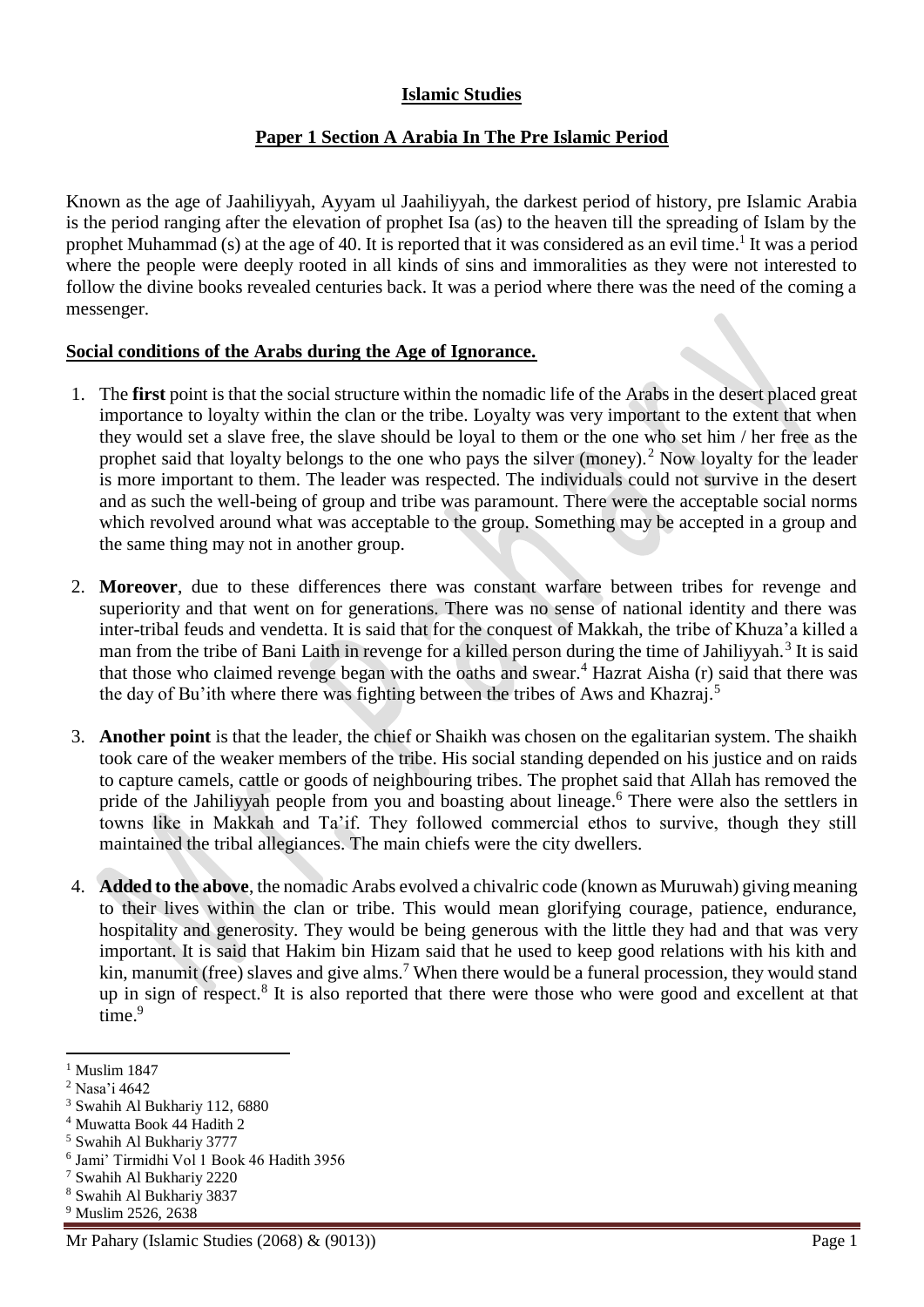- 5. **Fifthly**, there were 4 types of marriage. There would be a man who would ask for the hand of a girl through her father or guardian and would give her dowry. There would be the wife who would be sent to another man to have intercourse. The first husband would not touch her as long as she was not pregnant. There would be another type of marriage where a group of less than 10 men would live with a woman and when she would be pregnant, she would choose her husband. Next there would be the prostitute who would fix flags at her doors as a sign and anyone could come to her. After the birth of the child, the woman would choose the man that the child has chosen.<sup>10</sup> It is said that Dailami married 2 sisters during Jahiliyyah period before he converted to Islam.<sup>11</sup>
- 6. **Besides**, there were common vices of drinking and gambling more prevalent here and that led to debt. There are the names of Hantam, Muzaffat, Naqir and Muqaiyar reserved for the pots used to prepare and keep alcoholic drinks.<sup>12</sup> In this way usury was common. The prophet  $(s)$  said concerning the Jahiliyyah period that they were in a country where the practice of Riba / Usury is prevalent.<sup>13</sup> It is said that part of gambling of the Jahiliyyah people was bartering live animals for slaughtered meat for instance one live sheep for two slaughtered sheep.<sup>14</sup> It is also mentioned that there was a state of immorality and disrespect.<sup>15</sup>
- 7. **Furthermore**, men were considered as the supreme leaders. They could decide on whatever they wanted as long as women didn't interfere. Men treated their women as commodities known as chattels to pay debts and Umar said that we didn't pay attention to women in Jahiliyyah period.<sup>16</sup> There were unchecked polygamy and polyandry and they were rampant. It is said that before Salamah Thaqafi converted to Islam, he had 10 wives during Jahiliyyah.<sup>17</sup> When the husband died, the wife would enter a small room and wear the worst clothes, and would not put on perfume or anything until a year. Then an animal would be brought, a donkey or a sheep or a bird, and she would end her 'iddah with it (clean herself with it). She would come out and would be given a piece of dung and would throw it and then she could perfume herself. <sup>18</sup>
- 8. **In addition**, women and girls had no status and no human or legal right in their family lives and in the society. They had no say and were not allowed to give their opinions.<sup>19</sup> It was the men who would decide. The men would prefer to have male offspring as the latter would grow to be fighters and would have the chance to become a leader. As such there was female infanticide. It is said that daughters were buried alive during pre-Islamic Arabia.<sup>20</sup> It is mentioned in the Qur'an that they are at lost those who killed their daughters. It is also said that they would slap their cheeks and tear their cloth during times of hardship.<sup>21</sup>
- 9. **Ninthly**, there were many sins like prostitution, adultery, fornication, theft, highway robbery and kidnapping among others. However, the settlers in towns of Makkah followed commercial ethos to survive and made agreements with the Bedouins not to attack the trade caravans especially during season of fairs. It is said that when a woman would give birth to a child, two men would come and

<sup>10</sup> Swahih Al Bukhariy 5127

<sup>&</sup>lt;sup>11</sup> Ibn Majah Vol 3 Book 9 Hadith 1950

<sup>&</sup>lt;sup>12</sup> Swahih Al Bukhariy 87

<sup>13</sup> Swahih Al Bukhariy 3814

<sup>&</sup>lt;sup>14</sup> Al Muwatta Book 31 Hadith 65

<sup>15</sup> Qur'an 48: 26

<sup>16</sup> Swahih Al Bukhariy Vol 6 Book 60 Hadith 435

<sup>17</sup> Jami' Tirmidhi 1128

<sup>18</sup> An Nasa'i 3533

<sup>19</sup> Swahih Al Bukhariy 3834

<sup>20</sup> 'Adab ul Mufrad 747

<sup>21</sup> Swahih Al Bukhariy 1294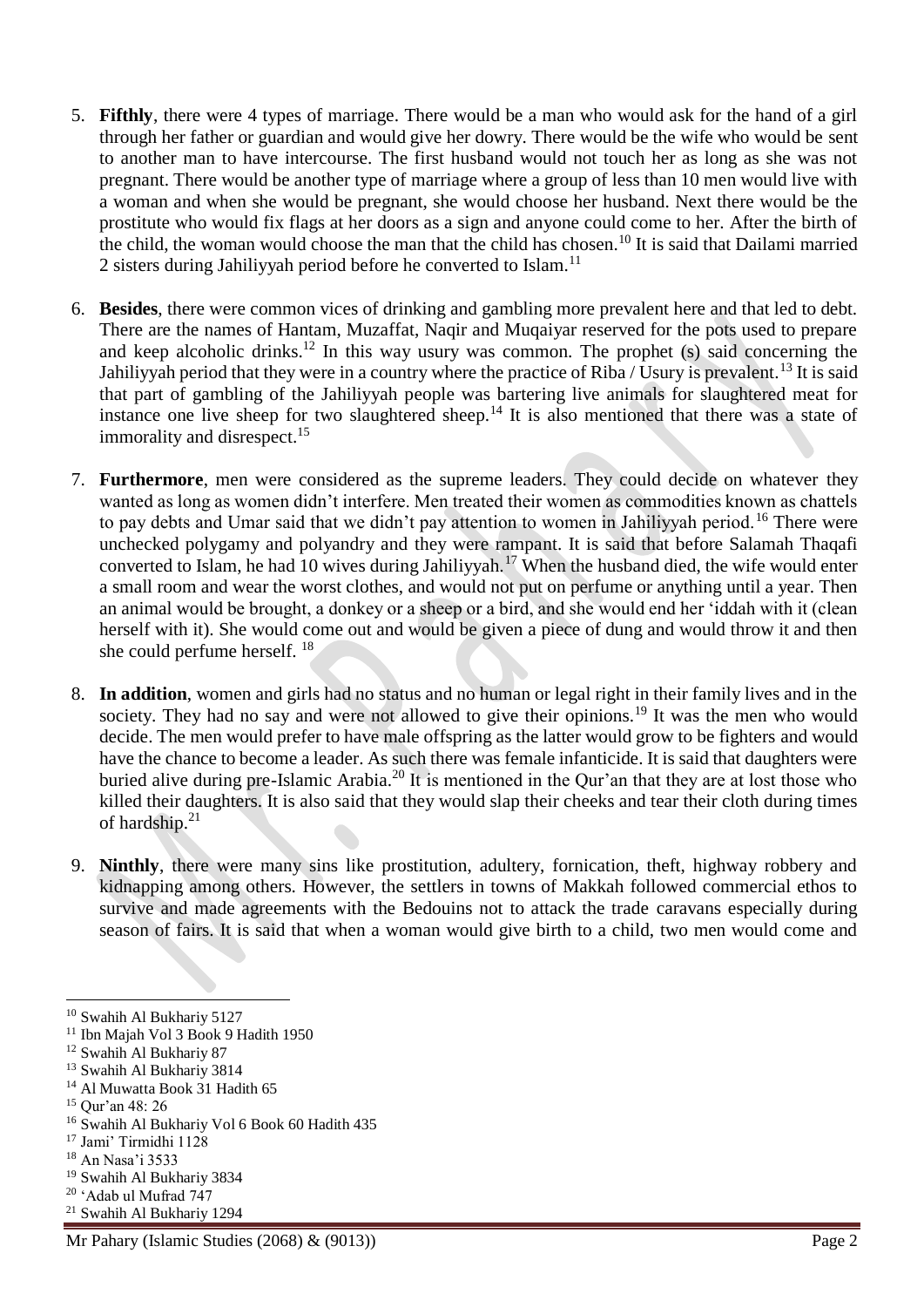would claim the child.<sup>22</sup> It is also said that most women of that time were dressed indecently as Allah mentioned and ordered Muslim women to cover themselves and not to imitate pre Islamic women.<sup>23</sup>

10. **Last but not least**, there was the relation of slaves and masters. The lives of the slaves depended on the masters. They were ill-treated by the bad masters. They had no right in the society and were bought and sold at will. It is said that Abu Dhar had the same cloth as his slave had and they would wear without hesitation.<sup>24</sup>

### **Changes Brought By Islam**

After the coming of the prophet (s) among the Arabs and the Ashab, there was a slow but inevitable change in the acceptance of Islam in all aspects of life.

- 1. **Firstly**, the Arabs were used to tribal equality in many spheres of their life and this equality characterised the life of the Prophet and the spirit of early Muslims. This led to the idea of brotherhood in Madinah and towards the whole Muslim community and hence there was more cohesion. The prophet (s) said that the Islamic brotherhood and friendship is superior.<sup>25</sup> He also established a bond of brotherhood between the Ansar and the Muhaajiroun.<sup>26</sup>
- 2. **Furthermore**, the Prophet Muhammad (s) gave importance to all individuals regardless of who they were or in which tribes they are or which lineage. What was important is to be a Muslim in the Ummah of the prophet (s). This went to such an extent that the prophet sais that there is a part of the night when no Muslim individual will ask Allah for good in this world and the next without His giving it to him and that is for every night.<sup>27</sup> This shows individualism in Islam.
- 3. **In addition**, the religion of Islam incorporated the ideals of courage, patience, endurance which became universal loyalties to Allah and other Muslims. It is said that the prophet (s) forbade selling loyalty and giving it away.<sup>28</sup> It should be for Allah, the prophet (s) and the religion of Islam alongside with the rights of human beings. Allah ordered us to seek help through patience.<sup>29</sup> We are ordered also not to lose courage else our strength will depart from us.<sup>30</sup> Allah said that he will reward those who have endurance.<sup>31</sup>
- 4. **Moreover**, in cases of retribution individualism was fostered and the relatives of a dead man could punish only his murderer not any member of tribe which had previously resulted in prolonged intertribal warfare. The prophet (s) encouraged them to let the decision be in the hands of Allah. It is said when the Quraish Uqba bin Abi Mu'ait placed the dung, blood and abdominal contents of a she-camel on the shoulders of the prophet during prostration at the Ka'bah, the prophet (s) invoked Allah to take revenge on the Quraish, Amr bin Hashim, Utba, Shaiba, Walid bin Utbah among others.<sup>32</sup> It is narrated that the prophet (s) never took revenge for his own sake but only when it was outside the limit of Islam. $33$

- <sup>25</sup> Swahih Al Bukhariy 466
- <sup>26</sup> Swahih Al Bukhariy 2292
- <sup>27</sup> Muslim 757

<sup>32</sup> Swahih Al Bukhariy 520

 $\overline{a}$ <sup>22</sup> Muwatta Book 36 Hadith 22

<sup>23</sup> Qur'an 33: 33

<sup>&</sup>lt;sup>24</sup> Swahih Al Bukhariy 30

<sup>28</sup> Nasa'i 4659

<sup>29</sup> Qur'an 2: 45

<sup>30</sup> Qur'an 8: 46 <sup>31</sup> Qur'an 23: 111

<sup>33</sup> Swahih Al Bukhariy 3560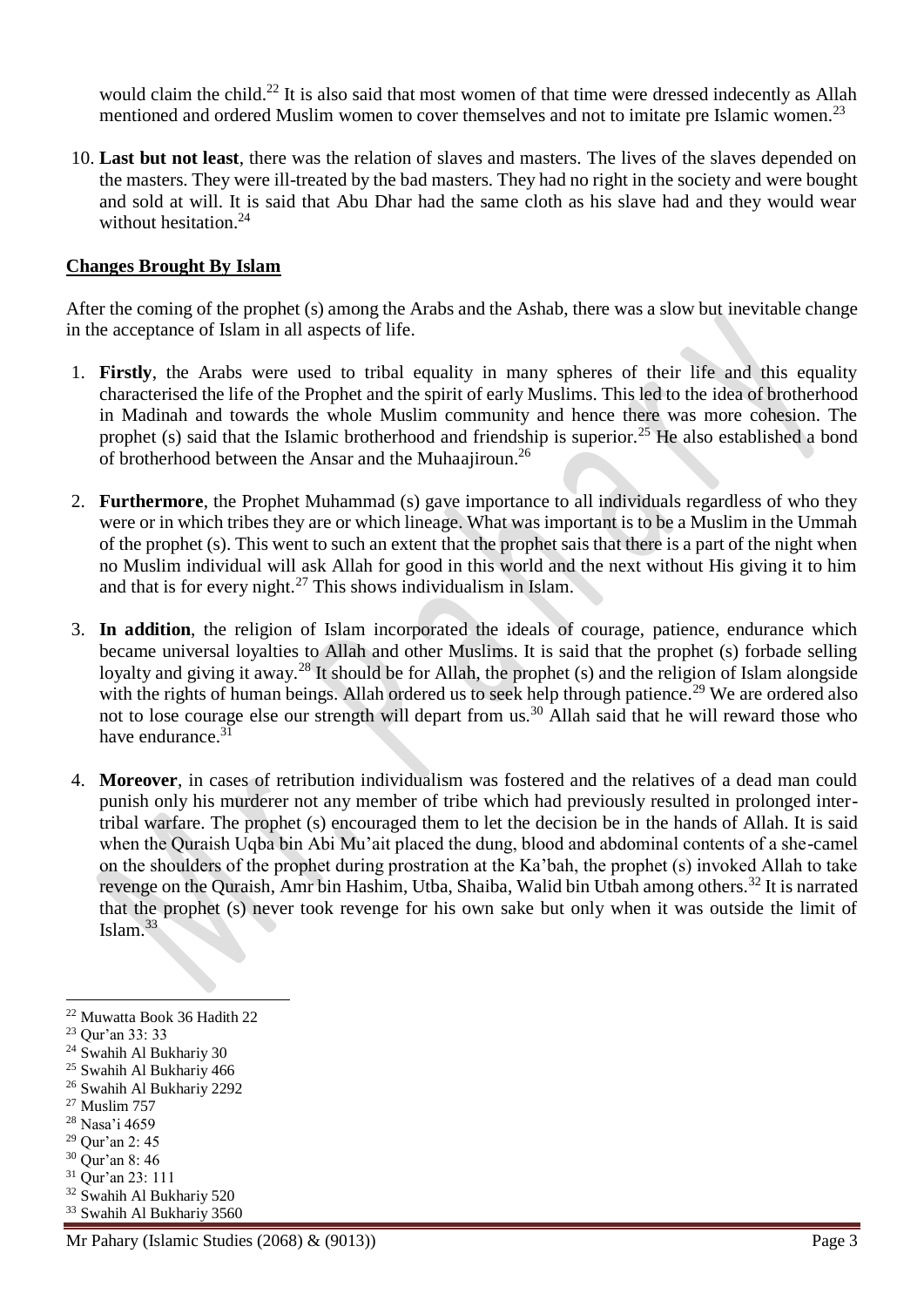- 5. **Fifthly**, the institution of marriage was taken seriously. The consent of the woman was vital. The prophet introduced the marriage contract when Allah says not to determine to undertake a marriage contract until the decreed period reaches its end.<sup>34</sup> There was also the dowry was to be given. The prophet (s) said that whatever is given as a dowry, or gift, or is promised to her before the marriage belongs to her.<sup>35</sup> Men were limited to only four wives in marriage as Allah has given the choice to two, three or four wives.<sup>36</sup>
- 6. **Besides**, thus women in general and wives in particular got status. They were respected and had a voice. They were free to voice out their opinions and they had a say in the society. Hazrat Umar said that before Islam they didn't give women their rights but with the coming of Islam, Allah mentioned their rights and we gave them their rights.<sup>37</sup> Allah says in the Our'an that both men and women have rights over each other.<sup>38</sup>
- 7. **More to the point**, women were allowed to ask for divorce and were given rights of inheritance from their fathers and their husbands. There was the possibility of divorce from the side of the wife as the case of Jamilah who sought divorce from her husband Thabit bin Qais and the prophet (s) accepted.<sup>39</sup> Concerning inheritance, Ibn Mas'ud said (as an example for a daughter, a son's daughter and a sister) that the daughter will have  $\frac{1}{2}$ , the son's daughter will have 1/6 and the sister will take 1/3 of the property.<sup>40</sup>
- 8. **Added to the above**, Education became obligatory on everyone and educating girls was commended by the Prophet as a way to Paradise. Allah ordered us in the Our'an to study by saying 'Read'.<sup>41</sup> The prophet (s) said that seeking knowledge is a duty upon every Muslim male and female.<sup>42</sup> Again the prophet (s) encouraged us to ask for beneficial knowledge.<sup>43</sup> Education is important for progress in both worlds.
- 9. **Ninthly**, the system of usury was forbidden to prevent monetary exploitation of the weak. It was a tool of oppression and a means to unjustly take others' money. Allah addresses to the believers not to consume usury, doubled and multiplied but fear Him.<sup>44</sup> As such the institution of Zakaat was made a pillar of Islam. It was obligatory and the prophet encouraged giving charity as Allah says that this is better for us.<sup>45</sup>
- 10. **Last but not least**, vices of drinking, gambling and prostitution were banned. It is said in the Qur'an that the prophet (s) was asked about wine and gambling. Allah revealed that there is a great sin in them.<sup>46</sup> The prophet (s) forbade the earnings of slave girls through prostitution.<sup>47</sup> Many thieves became custodians of money through the prophet (s). The long prevalent slavery was discouraged and there was reward for freeing of slaves. Many slaves were freed by the ashab like Hazrat Abu Bakr. The prophet (s) said that if someone manumits a Muslim slave, Allah will save him from the fire.<sup>48</sup>

1

<sup>34</sup> Qur'an 2: 235

<sup>35</sup> Nasa'i 3353

<sup>36</sup> Qur'an 4: 3

<sup>37</sup> Swahih Al Bukhariy 5843

<sup>38</sup> Qur'an 2: 228

<sup>39</sup> Nasa'i 3497, Ibn Majah Vol 3 Book 10 Hadith 2056

<sup>40</sup> Swahih Al Bukhariy 6736

<sup>41</sup> Qur'an 96: 1

<sup>42</sup> Ibn Majah Vol 1 Book 1 Hadith 224

 $43$  Ibn Majah 3843

<sup>44</sup> Qur'an 3: 130

<sup>45</sup> Qur'an 2: 280

<sup>46</sup> Qur'an 2: 219

<sup>47</sup> Swahih Al Bukhariy 2283

<sup>48</sup> Swahih Al Bukhariy 6715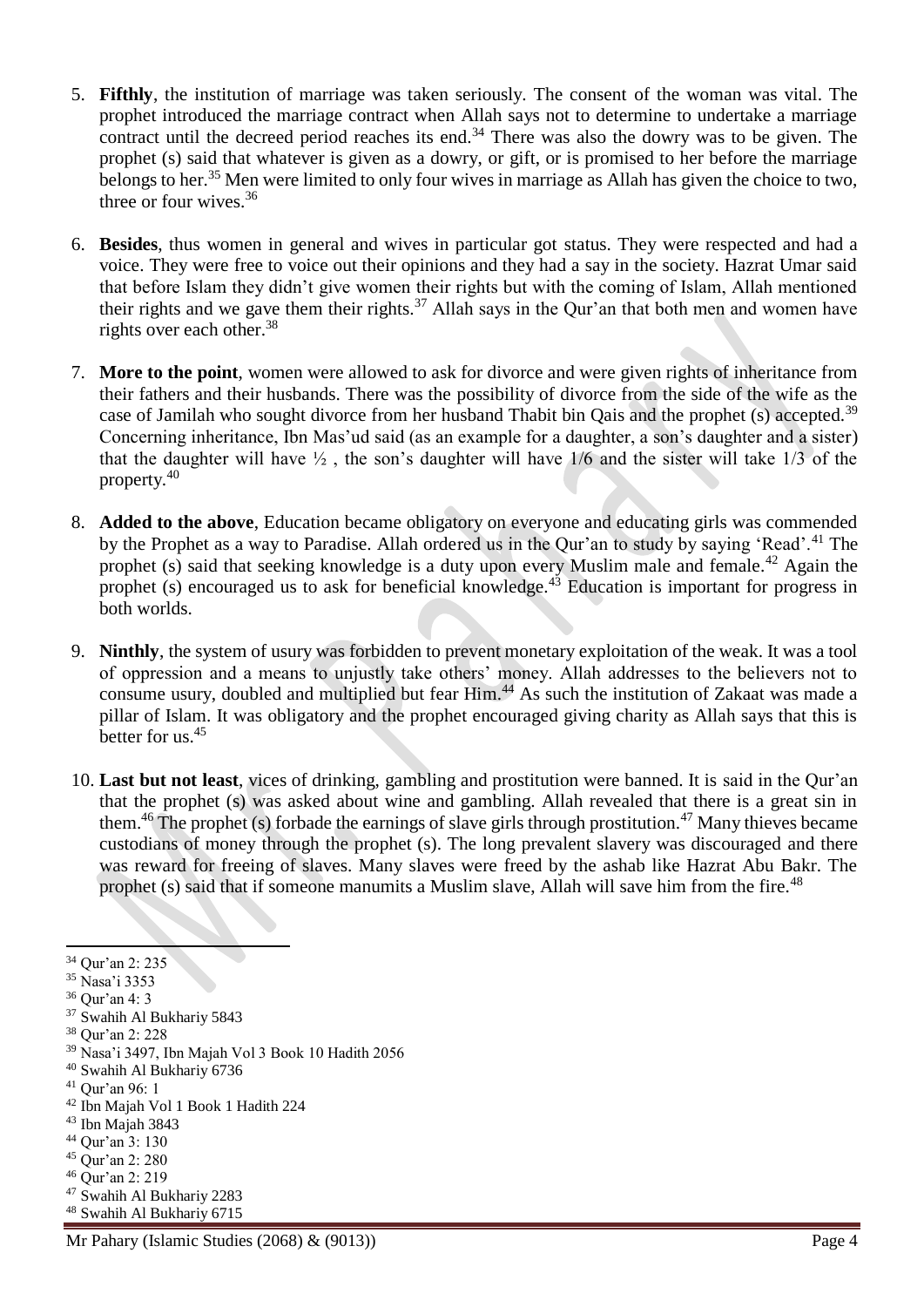## **Economic Conditions Of Pre Islamic Arabia**

Pre Islamic Arabia also known as the Jaahiliyyah period lasted for approximately 6 centuries from the elevation of prophet Isa till the spreading of Islam by the last prophet Muhammad (s). During that time the Arabs were divided into the city and the desert dwellers. The following will elaborate on the economy of the Arabs of that time.

During that period the economy was divided into different aspects like agriculture, industries, markets, trade and different ways of funds.

- 1. **At the outset**, on the agricultural sector, the land of Makkah was not fertile and only dates were able to be cultivated. They were thus used locally by the local people. These dates were sold on the local markets available for the people of Makkah. However, the land of Madinah and Ta'if was so much fertile that products like dates, grapes, barley, wheat, rice as such were cultivated. The produce was so beneficial that they were used both locally and for export. They were sold in the local markets as well as exported to different parts of the world such as Africa, India and china. It is worth noted that the people of Ta'if were experts in transplantation. It is narrated that there were those who were engaged in agriculture and livestock.<sup>49</sup> It is said that if their livestock are destroyed, they would return to palmtrees and agriculture.<sup>50</sup>
- 2. **Secondly**, the city of Ta'if was known as the industrial city where skins of dead animals like oxen, sheep, goats, camels and many others were transported there for treatment in various tanneries and then in industries for the production of bags, shoes, belts, luxuries and fantasies. They were thus sent to the different parts of the country and to different other countries as exported goods. There were those experts in other domains. Their expertise was not limited to the industrial city. It is said that the prophet (s) and Abu Bakr (r) hired Abdullah bin Uraiqit (a non-muslim) as a guide to leave Makkah for Madinah.<sup>51</sup> There was a Persian who was the neighbour of the prophet (s) and he was an expert in preparation of soup.<sup>52</sup> There were those who were experts in horse riding and being an archer.<sup>53</sup> There were those experts in tracing relationship (child and parent etc) from physical features.<sup>54</sup> There were those who were experts in tracking people.<sup>55</sup> It is said that Khabbab  $(r)$  was an expert blacksmith during Jaahiliyyah period.<sup>56</sup>
- **3. Furthermore**, there were three kinds of markets in the main cities of HIjaz. It is said that Majanna, Dhul Majaz and 'Ukaz were the markets of the people of Jaahiliyyah.<sup>57</sup> The "common" market was used by each and every one. All Arabs had access therein and there was no discrimination. The "slave" market was meant for the buying and selling of slaves and was occupied by the middle class and rich people. Access to such market was possible only if one was able to buy or sell slaves. The poor people were excluded. The "aristocrat" market was meant only for the rich where only luxuries were sold. Goods and services of high qualities were sold and offered there. All these markets were owned by the rich people of Makkah but their employees or workers were from the middle or low class. They would work hard for only a little share of the profit. During that time they would practice the Manabadhah (it is when one says I will throw my garment and you will throw yours, then they will buy each other's

<sup>52</sup> Muslim 2037

<sup>49</sup> Swahih Al Bukhariy 3324

<sup>50</sup> Muwatta Book 60 Hadith 1

<sup>51</sup> Swahih Al Bukhariy 2263

<sup>53</sup> Muslim 2448

<sup>54</sup> Abu Dawood 2272

<sup>55</sup> Abu Dawood 4366

<sup>56</sup> Swahih Al Bukhariy 2425

<sup>57</sup> Swahih Al Bukhariy 1770, 2050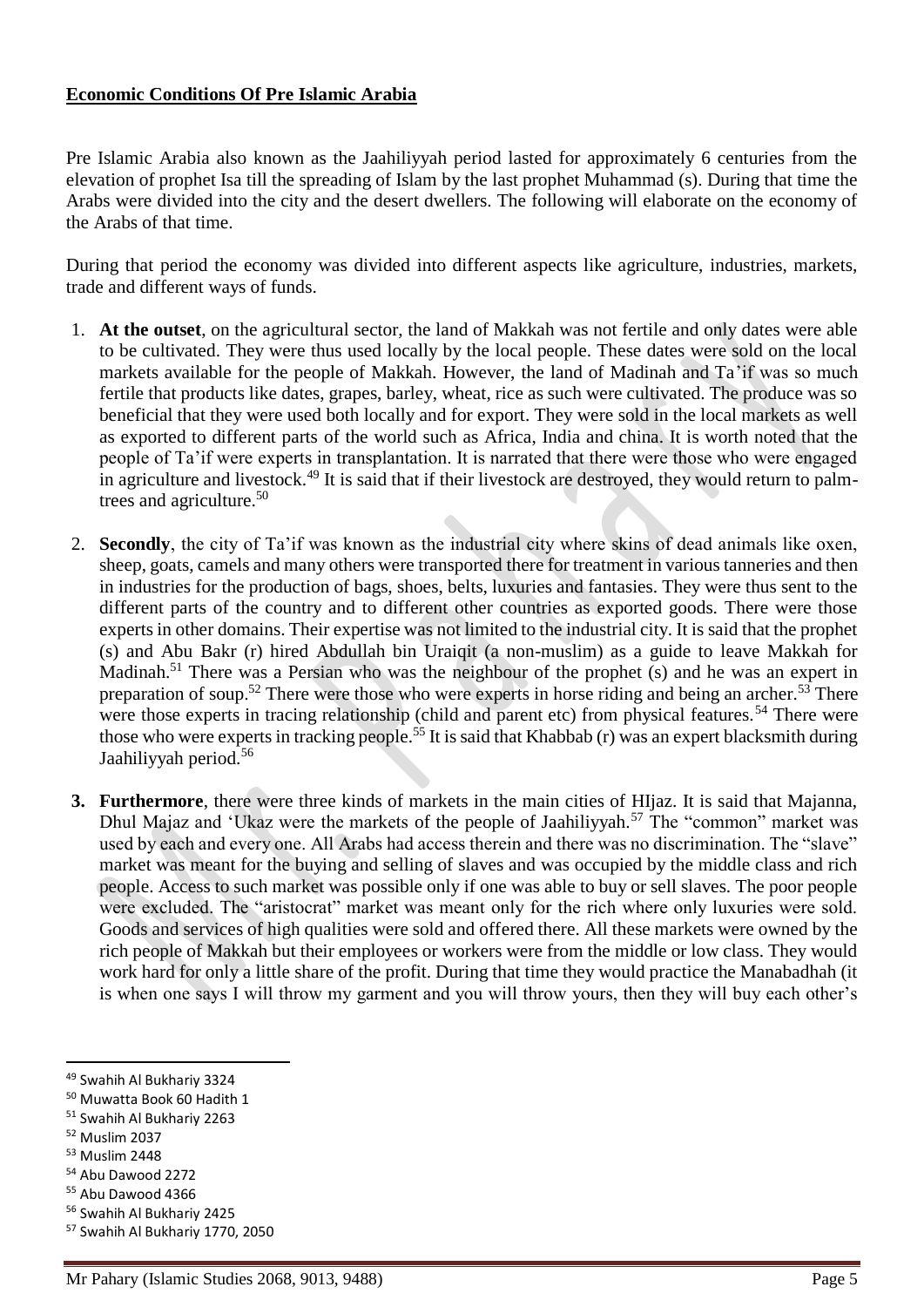clothes) and Mulamasah (it is when one will sell his garment against another's garment like a barter system). They prophet (s) forbade that practice. <sup>58</sup>

- 4. **Moreover**, the rich Arabs would engage in business with different countries. They would trade with China for luxuries, Africa for crafts, Syria for carpet and India for spices. The prophet (s) also encouraged us to treat with the Indian incense for it has healing for seven diseases.<sup>59</sup> In return they would sell their dates, leather products, agricultural products and slaves to these countries. They would either engage in barter and monetary systems. The Bedouins would follow the same track if ever they had the means to do so. All these business trades would take place in caravans. The Arabs would also engage in the business of idols. They knew that during the month of Dhul Hijjah there would be many pilgrims who would come for the pilgrimage. They would carve different models of the 360 idols present in and around the sanctuary of the Ka'bah.<sup>60</sup> They would deal in such business. It is said that there were merchants doing business in Shaam that is Syria, Palestine, Lebanon and Jordan at that time. $61$
- 5. **Fifthly**, there were different ways the Arabs would fund their business and become richer and richer. Levies were imposed on anyone, such as travellers, foreigners and caravans for entering, staying and leaving the city of Makkah. Another levy would be paid for catering for their animals and belongings. Bribes were common among them for "progress". Any desire for favouritism would lead to bribes. High rate of interest was imposed on the borrowers. The lenders were mainly the chiefs of Makkah or the Jews. Each year it would increase by one hundred per cent and at the end of the third year, beginning the fourth year, the properties of the borrower would become the properties of the lender, including wife and children. It is said that Usury in the Jaahiliyyah was that a man would give a loan to a man for a set term after which either it will be paid or increased.<sup>62</sup>

#### **Changes brought by Islam.**

With the coming of Islam, many aspects from the economic field changed. The prophet (s) with the help of the Book of Allah changed the economic system and introduced Islamic concepts into it.

- 1. The **first point** is that the prophet introduced the concept of Halaal and Haraam business. Profit made by the Muslims should be reasonable not to burden the clients and also not to incur loss. It is said that the prophet (s) bought a calf, sold it, made some profit and gave the profit in charity to the poor and widows of Buna Abdul Muttalib.<sup>63</sup> It is said that he (s) made a profit of one Dinar.<sup>64</sup> The percentage of profit should be regularly checked. At the same time, he emphasised on controlled consumption with moderation. The prophet had a committee for to control the price of traders to avoid injustice and high price.
- 2. A **second point** was concerning the quality, weight and price of products where the pre Islamic Arabs would indulge in plundering the clients with no good service. Cheating and dishonesty were discouraged. Allah through the Qur'an encourages us to 'establish weight in justice and do not make deficient the balance'.<sup>65</sup> It is also said in the Qur'an to 'fulfil the measure and weight and do not deprive people of their due and not to cause corruption upon the earth after its reformation'.<sup>66</sup> There would be

<sup>62</sup> Muwatta Book 31 Hadith 84

- <sup>64</sup> Tirmidhi 1257
- <sup>65</sup> Qur'an 55: 9

 $\overline{a}$ 

<sup>66</sup> Qur'an 7: 85

<sup>58</sup> An Nasa'i 4516, 4517

<sup>59</sup> Swahih Al Bukhariy 5692, 5693

<sup>60</sup> Swahih Al Bukhariy 4287

<sup>61</sup> Swahih Al Bukhariy 7

<sup>63</sup> Abu Dawood 3344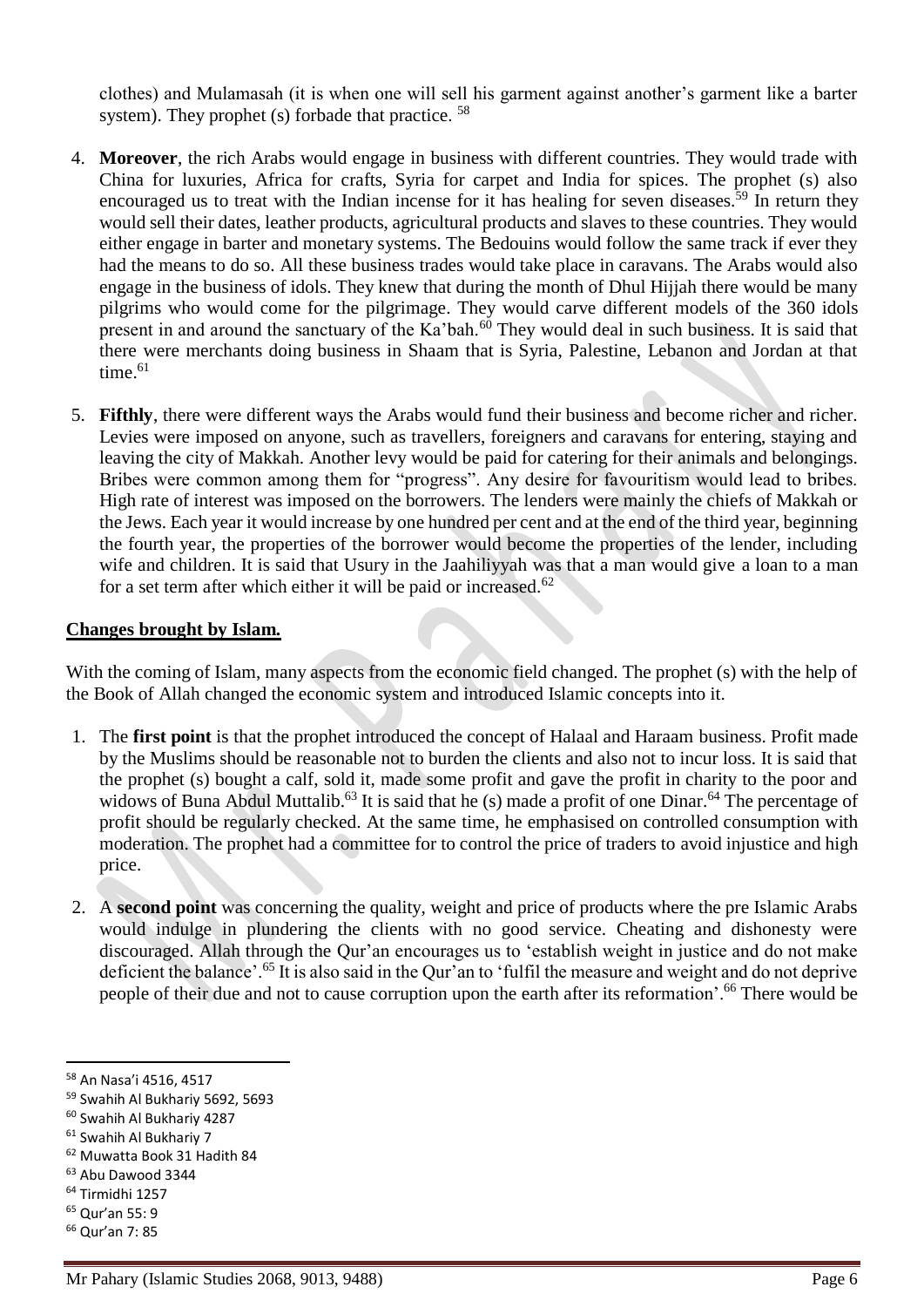the introduction of regular check or surprised check by chosen members from the people. The prophet (s) ordered to 'check the weight of food before selling it'.<sup>67</sup>

- 3. **Another point** was that the prophet crushed down all kinds of bribes, interest and illicit gains to bring income to the country. Interest was declared haram to both the takers and the givers. It is said in the Qur'an that 'Allah has permitted trade and has forbidden interest'.<sup>68</sup> Thus 'Allah destroys interest and gives increase for charities'.<sup>69</sup> As such there was the introduction of Zakaat, Fitr, Ushr and Swadaqah among others as means to fund the Bait ul Maal (the public treasury) which would be used for the development of the city and the welfare of the people. The standard of living of the people was important for the prophet. Allah says that 'if you give charity, then it is better for you, if you only knew'.<sup>70</sup> The prophet (s) appointed Ibn Lutbiya to collect Zakaat and thus the prophet (s) checked the account with him.<sup>71</sup>
- 4. **Added to the above,** it may be that the prophet encouraged the cultivation of different products by all members of his community. In that way, the Muslims would not be subjected to monopolies of any product. That was done to the Muslim individual's ability. The prophet (s) said that 'if anyone brings barren land into cultivation, it will belong to him'.<sup>72</sup> It is also narrated that the prophet (s) said that 'if anyone has land, he should cultivate it'.<sup>73</sup> That was why many Muslims were farmers or cultivators. Money was not spent for any useless purposes. In that the prophet introduced the system of wise spending as the Quran advised us to spend in His way but at to have a control over it. Allah orders us to 'spend in the way of Allah and not to throw yourselves with your own hands into destruction'.<sup>74</sup>
- 5. **Moreover,** it is said was that the prophet would allow tract of land to be cultivated like the one given to Wail bin Hajr. It can be done either by the owner or by another one on the basis of crop sharing. This encouraged people to become autonomous and launching their own business and trade. It can be also through lending of money without interest. It is said that it is permissible to rent the land for cultivation as the prophet did not forbid it but it is better to give the land to a brother gratis rather than charging a certain amount.<sup>75</sup> It is also said that the land of Ibn Umar was rented during the time of the prophet (s) but after the latter's death, Ibn Umar gave up renting his land.<sup>76</sup> The Ansar would give their land to the Muhaajiroun on the condition that half of their yearly yield would come to them  $(Ansar).<sup>77</sup>$
- 6. **Next** is that the prophet introduced a system of social security. The Islamic concept of social security originates from verses of the Qur'an and the Hadith which enjoin upon the believers of Islam to help their poor and needy brothers-in-faith who are unable to fulfil their basic human needs. It is found in the Qur'an that 'and from their properties was the right of the (needy) petitioner and'.<sup>78</sup> Allah orders us to 'give the relative his right, as well as the needy and the traveller'.<sup>79</sup> Every person living in the Islamic state is entitled to these basic needs. The poor would be helped by the state on monthly basis with the basic needs. As such there would be lesser lower classes and a reduction of thieves with an increase in the standard of living.

- <sup>68</sup> Qur'an 2: 275
- <sup>69</sup> Qur'an 2: 276
- <sup>70</sup> Qur'an 2: 280
- <sup>71</sup> Swahih Al Bukhariy 1500
- <sup>72</sup> Abu Dawood 3074, 3076 <sup>73</sup> Abu Dawood 3395
- <sup>74</sup> Qur'an 2: 195
- 
- <sup>75</sup> Swahih Al Bukhariy 2342 <sup>76</sup> Swahih Al Bukhariy 2345
- <sup>77</sup> Swahih Al Bukhariy 2630
- <sup>78</sup> Qur'an 51: 19
- <sup>79</sup> Qur'an 30: 38

<sup>67</sup> Nasa'i 4597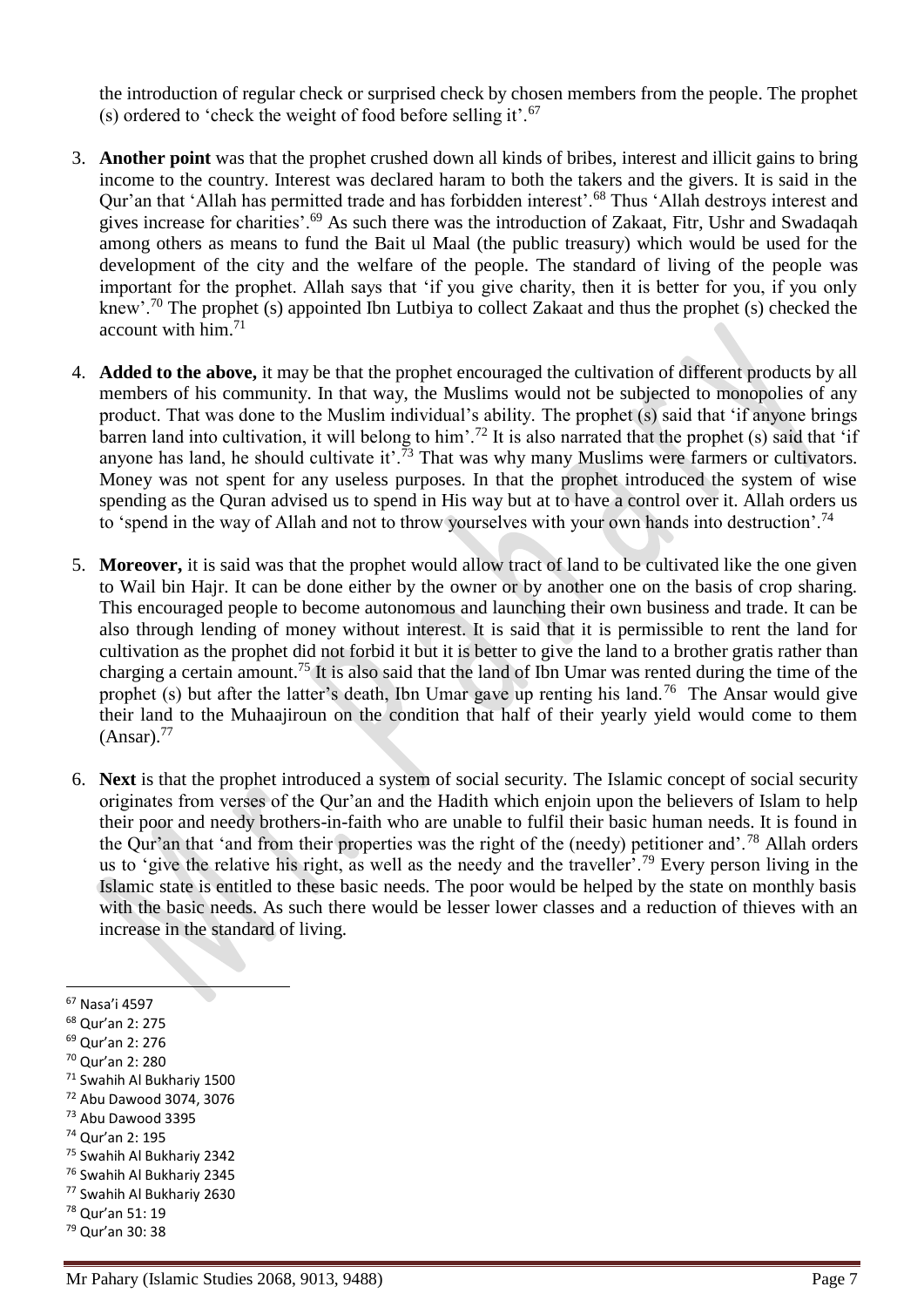**7.** A **last point** would be that the Islamic system of economics set by the prophet restricted the accumulation and keeping of luxury items and advised the Muslims to lead a simple life, not an extravagant one. The prophet has forbidden us to indulge much in luxury.<sup>80</sup> Muslims should not be tempted with this luxuries world leaving aside Aakhirah which is better than this world.<sup>81</sup> The prophet said that he was not afraid about our poverty but that we will lead a life of luxury as past nations did'.<sup>82</sup> It is based on the concept that every human being has the right to equal financial and social needs and these rights were protected by the prophet.

### **Religious Conditions Of Pre Islamic Arabia**

The period of pre Islamic Arabia was before the coming of the prophet of Islam with his spreading of Islam. During that period the Arabs were pagans with different beliefs and practices. The following paragraphs will help us to understand more their beliefs and practices.

- 1. **At the outset**, the Arabs were idol worshippers and they would pray to their different gods such as Laat, Uzza, Manat as goddesses and Hubal as their chief god. They would also pray Waad, Na'ilah and Isaaf for which (Na'ilah and Isaaf) they would pronounce the Talbiya.<sup>83</sup> It is said that during the time of Jaahiliyyah, they would swear by laat and uzza.<sup>84</sup> There was a house known as Dhul Khulasa in Yemen wherein idols were worshipped and they called the house Al Ka'bah.<sup>85</sup>
- 2. **Secondly**, they would pay verbal homage to a supreme God known as Allah. As it is said in the Qur'an that they knew about Allah but they took other gods as intercessors. It is said that 'if you asked them 'who created the heavens and the earth and subjected the sun and the moon?' they would surely say, 'Allah'. Then how are they deluded?'.<sup>86</sup> It is also said that nevertheless they considered invoking another besides Allah. <sup>87</sup> The centre of Makkah being the Ka'bah was the vital part of worship with over 360 idols inside and all around in its sanctuary.<sup>88</sup>
- 3. **Thirdly**, they would worship things of nature like stones, trees, stars, sun and moon. If ever they noticed that a rock or stone was more shinning or attractive than what they were using, they would exchange it. Thus the new one would be considered as a god. They used to say that 'we worship idols and remain to them devoted'.<sup>89</sup> It is also said that they only worship, besides Allah, idols.<sup>90</sup> They had the knowledge of Allah but they took others as deities.
- 4. **More**, they would believe in angels as daughters of Allah and they would worship them alongside with spirits of their ancestors. They would have their own personal deity at home. It is said that they attributed daughters to Allah.<sup>91</sup> It is also mentioned that they questioned the prophet (s) whether Allah has chosen the prophet (s) from among His sons and angels from among His daughters.<sup>92</sup> They would associate their nature (human nature as having kids) with that of Allah.
- 5. **Furthermore**, there were also the Christians who believed in prophet Isa as being god or son of god with his book as Injeel, the Jews who believed in prophet Musah with his book as Tawraat and the

- <sup>84</sup> An Nasa'i 3776
- <sup>85</sup> Swahih Al Bukhariy 4357 <sup>86</sup> Qur'an 29: 61, 31: 25
- <sup>87</sup> Qur'an 39: 38
- 88 Swahih Al Bukhariy 4287
- <sup>89</sup> Qur'an 26: 71
- <sup>90</sup> Qur'an 29: 17
- <sup>91</sup> Qur'an 16: 57
- <sup>92</sup> Qur'an 17: 40

<sup>80</sup> Abu Dawood 4160

<sup>81</sup> Qur'an 93: 4

<sup>82</sup> Swahih Al Bukhariy 3158

<sup>83</sup> Swahih Al Muslim 1277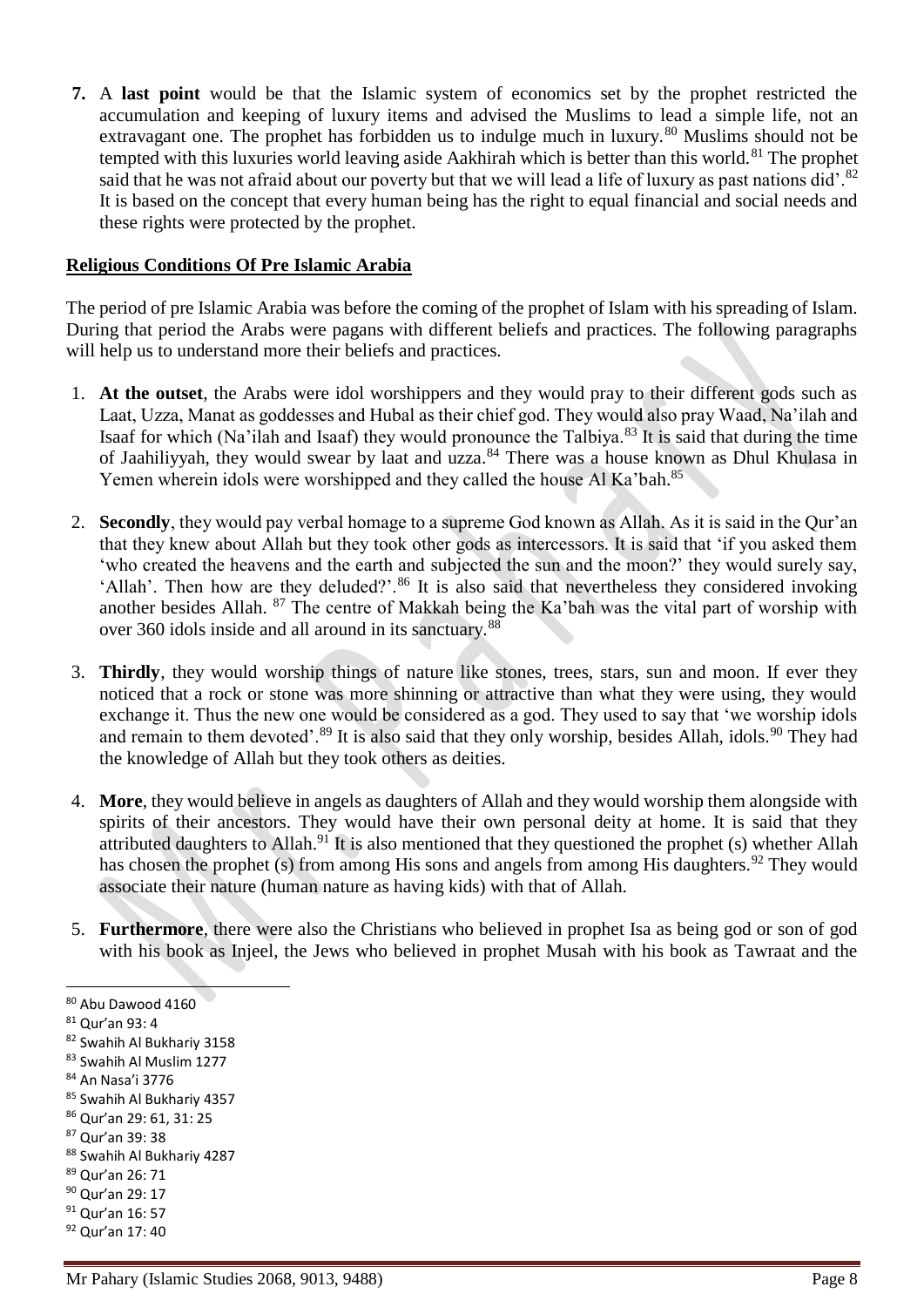Zoroastrians, also called the Magians<sup>93</sup> who believed in one uncreated god as Ahura Mazda without monasticism worshipping fire with their book known as Avesta. There was also the religion of Hanif who followed the prophet Ibrahim with his Suhuf and Allah as God.<sup>94</sup> They were awaiting the prophet Muhammad to come. The Christians said that 'Allah has taken a son'.<sup>95</sup>

- 6. **In addition**, they were superstitious and they believed in soothsayers, astrologers, divination through arrows but they didn't believe in accountability in the afterlife. The prophet (s) said that the one who consults a soothsayer has disbelieved in what was revealed upon him.<sup>96</sup> It is said that when they would see a shooting star they would think that either a great man has died or has taken birth.<sup>97</sup> It is said that the slave of Abu Bakr was a fortune teller before converting to Islam.<sup>98</sup>
- 7. **A first religious practice** would be that they would perform circumambulation of the Ka'bah in state of nudity with the hands clapping and singing. It is said that this was done by all except the Hums who were from the Quraish and their offspring. They would give clothes to the men and women who would perform the Tawaaf. <sup>99</sup> However, it is said that they would not go between Safa and Marwa.<sup>100</sup> However, there were those who would do in running and would say that they didn't cross this rain stream except running strongly.<sup>101</sup> People used to take an oath, throw their whips and shoes and bow in the Hijr of Isma'il (Hatim).<sup>102</sup> They would pronounce the Talbiyah in the name of Manat.<sup>103</sup>
- 8. **Another practice** was that they would observe the rites of pilgrimage and they would stay at 'Arafat. It is said that most people used to go away (disperse) directly from 'Arafat but the Hums used to depart after staying at Muzdalifa. They used to stay at Mina also.<sup>104</sup> They would dedicate their time to verbal homage to their gods and would try to be honest and sinless people.
- 9. **A third practice** was through animal sacrifices. They would sacrifice cats, dogs, rats, monkeys, sheep and goats among others to satisfy their gods or to be protected from punishment from their gods. It is also said that they would practice the 'Atiyah that is slaughtering for the sake of Allah in any month and would feed the poor. $105$
- 10. **It is also found that** would be in the form of human sacrifices. Young virgin girls would be sacrificed specially during the short periods of eclipse. The blood of the poor girls would be poured over the altar of their gods. They thought that this action would help them. Allah says that 'to many of the polytheists their partners have made pleasing the killing of their children'.<sup>106</sup>
- 11. A **fifth practice** could be from the Christians and the Jews who would join in their churches and temples reading the Injeel and the Tawraat respectively. They would join in the feasts of day of assumptions (Virgin Mary going to heavens), all saints' day (day for saints) and baptism for the Christians and the day of Sabbath  $(7<sup>th</sup>$  day for rest and prayer), the Passover (commemorates the migration of the Jews from slavery in Egypt) and the day of Atonement (marking the 10th day period

- <sup>103</sup> Swahih Al Muslim 1277
- <sup>104</sup> Swahih Al Bukhariy 1665
- <sup>105</sup> An Nasa'i 4228
- <sup>106</sup> Qur'an 6: 137

<sup>93</sup> Qur'an 22: 17

<sup>94</sup> Swahih Al Bukhariy 3827

<sup>95</sup> Qur'an 2: 116

<sup>96</sup> Jaami' al Tirmidhi 135

<sup>97</sup> Jaami' al Tirmidhi Vol 5 Book 44 Hadith 3224

<sup>98</sup> Swahih Al Bukhariy 3842

<sup>99</sup> Swahih Al Bukhariy 1665

<sup>&</sup>lt;sup>100</sup> Nasa'i 2967: Hazrat Aisha (r) said that people at the time of Jahiliyyah used not to go between them, but when Islam came … it became part of Hajj.

<sup>101</sup> Swahih Al Bukhariy 3847

<sup>102</sup> Swahih Al Bukhariy 3848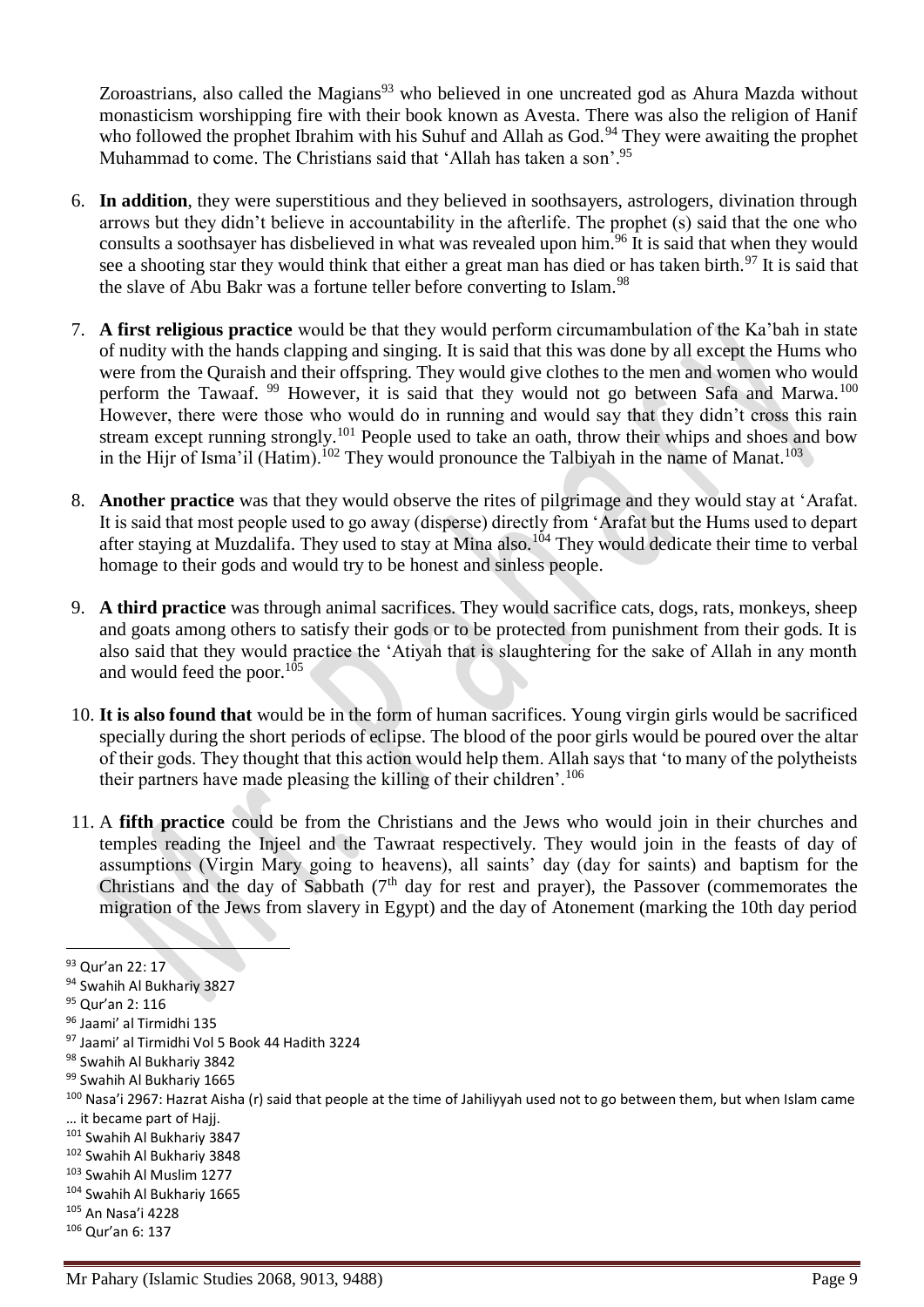of repentance of the  $7<sup>th</sup>$  month) for the Jews. The wives of the prophet (s) mentioned that there was a church in Abyssinia which was called Maariyah.<sup>107</sup> It is said that at that place, when a religious man died, they would build a place of worship at his grave and make these pictures of it.<sup>108</sup> The people of Jahiliyyah had two days each year when they would play.<sup>109</sup>

12. **Another practice** would be from the Zoroastrian (a Persian religion founded in the 6<sup>th</sup> century BC -Zoroastrianism) who placed great emphasis on purity and not defiling any of the elements of Ahura Mazda's (the highest spirit or lord) creation. For that reason, traditionally, neither burial nor cremation was practiced by Zoroastrians. Instead, dead bodies were taken to the top of the Tower of Silence (known as Dakhma, is a circular raised structure) and laid out under the sun, where vultures devoured them. Zoroastrian's places of worship are called Fire Temples (known as Dar e Mehr). In them an eternal flame is kept burning with sandalwood and frankincense. The first fire to be lit upon an altar is said to have been brought down from heaven by Zoroaster with a rod. Fire and water are their agents of ritual purity. The Hanif used to take bath as means of purification and would perform the tawaf of the ka'bah, the sa'i of mounts Safa and Marwa and the stop (wuquf) at 'Arafat in a modest and moral way with cloth on. The Quraish used to fast on the day of 'Ashurah during Jahiliyyah period.<sup>110</sup>

## **Changes brought by Islam**

With the coming of the prophet of Islam there had been many changes on the religious beliefs and practices.

- 1. **To begin with**, the Prophet Muhammad (s) corrected the idea of monotheism that is to worship only one God, Allah. Allah says in the Our'an that 'your god is one God. There is no deity except Him'.<sup>111</sup> Pre Islamic Arabs were polytheists and idol worshippers. The prophet changed this belief. They no more worshipped all kinds of manmade idols but only Allah was considered as the Creator and God.
- 2. **Secondly**, the prophet instilled in them the belief in Allah, angels as His creatures, His books, His messengers, the day of Judgement and destiny.<sup>112</sup> Before that they didn't believe in destiny and a day of judgement as day of accountability. They said that there was no afterlife. They were deprived of guidance for a so long period of time due to their misconception upon article of faith / belief.
- 3. **Furthermore**, the prophet told people about reward of Paradise for good deeds like almsgiving, prayers and reward of Hell for morally depraved actions like female infanticide. Allah says that 'being a doer of good will have his reward with his Lord',  $^{113}$  'gardens beneath which rivers flow'.  $^{114}$  They didn't believe in Jannah or Jahannam.
- 4. **Again**, the prophet made them realise that belief in the worship of spirits of the ancestors, considering them as intermediates, would never help them. Allah says that the gods that they worshipped would never help them. Allah says that 'they are not but names you have named them, you and your forefathers'.<sup>115</sup> They challenged the message and said 'when we have become dust as well as our forefathers, will we indeed be brought out (of the graves)? $1^{16}$

1

<sup>114</sup> Qur'an 3: 136

<sup>107</sup> Muslim 528

<sup>108</sup> Swahih Al Bukhariy 427

<sup>109</sup> Nasa'i 1556

<sup>110</sup> Jami' Tirmidhi 753

<sup>111</sup> Qur'an 2: 163

<sup>112</sup> Qur'an 2: 285, 4: 136

<sup>113</sup> Qur'an 2: 112

<sup>115</sup> Qur'an 53: 23

<sup>116</sup> Qur'an 27: 67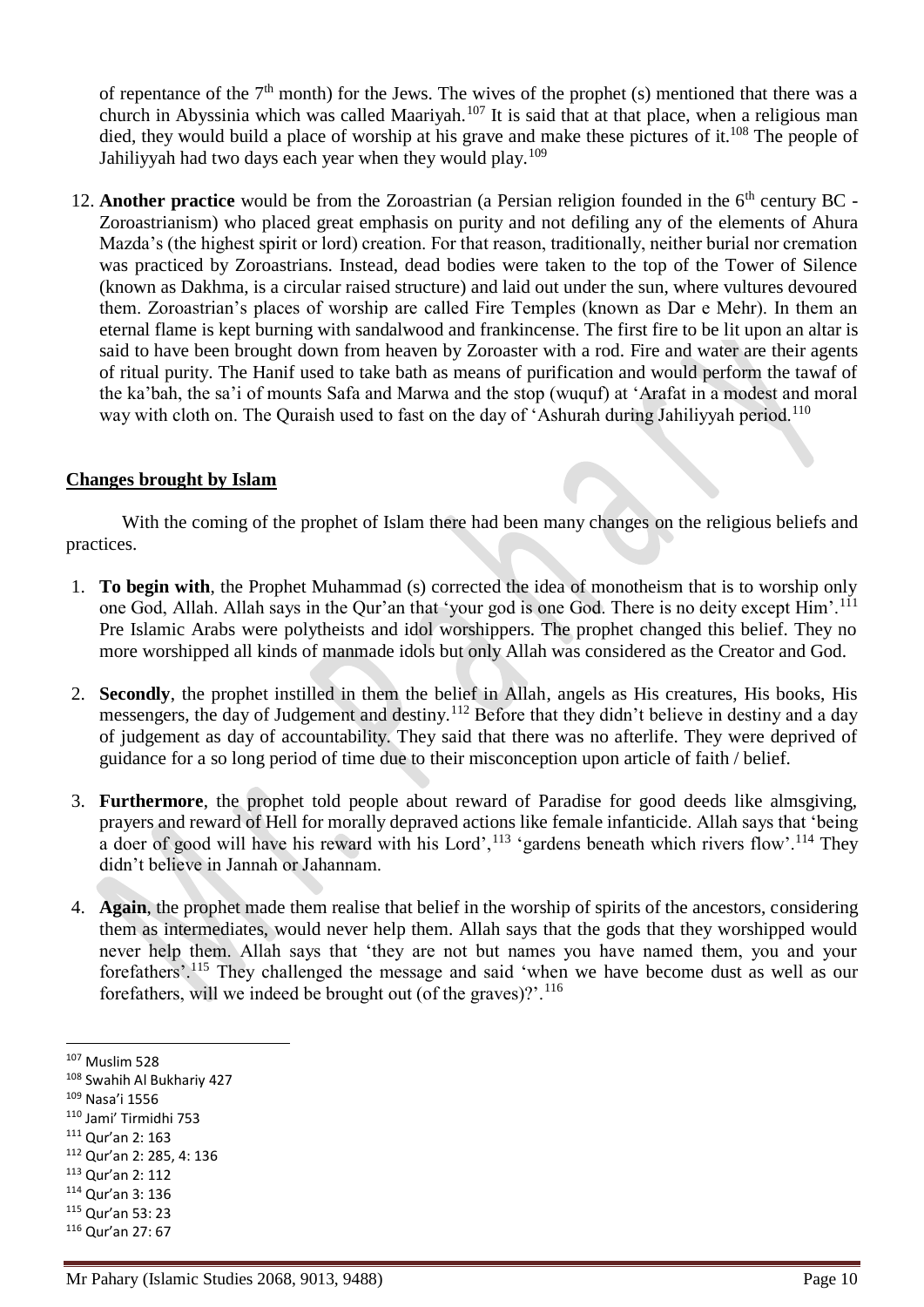- 5. **Moreover**, while they would believe in superstitious, soothsayers, astrologers and divination through arrows, the prophet explained to them that they didn't have the knowledge to know the future as the future lies in the hands of Allah. Astrologers don't have exact science. It is narrated that the prophet (s) was asked about the kahins (soothsayers) and he replied that 'it is nothing'.<sup>117</sup> The prophet  $(s)$ forbade us to visit the kahins.<sup>118</sup>
- 6. Among the various **religious practices**, the prophet reinstated the Ka'bah as the symbolic house of Allah by getting rid of all idols. It is said that when the prophet (s) conquered Makkah, he started striking the 360 idols with a stick he had in his hand and was saying 'Truth has come and falsehood will neither start nor will it reappear'.<sup>119</sup> It was before that a place where shirk and superstitions were practiced.
- 7. A **second** religious practice was the restoration of the circumambulation of the Ka'bah as it was during the time of prophet Ibrahim. This included Arafat and Mina in pilgrimage. The wear of the Ihram was obligatory. Before Islam it was done in the state of nudity. On the  $10<sup>th</sup>$  of Dhul Hijja, the prophet (s) ordered that as from now no naked person is allowed to perform the Tawaaf of the Ka'bah.<sup>120</sup> The prophet ordered us 'to assume ihram for Hajj and Umra together'.<sup>121</sup>
- 8. **Moreover**, the idea of sacrifices was corrected. While the Arabs used to perform human sacrifices, the prophet gave respect, honour and sacredness to life. According to Islam saving the life of a person is like saving the whole of humanity. Allah says in the Qur'an that 'whosoever kills a soul unless for a soul or for corruption in the land, it is as if he had slain mankind entirely. And whosoever saves one, it is as if he had saved mankind entirely'.<sup>122</sup>
- 9. **Added to the above**, the idea of considering things of nature as gods and of exchanging from time to time was replaced by Trust in Allah. The Arabs no more brought with them 3 stones on journeys and craving idols for buying and selling business. Allah says that 'we offered the Trust to the heavens and the earth and the mountains, and they declined to bear it and feared it, but Man bears it'.<sup>123</sup>
- 10. **Fifthly**, the idea of cells for the priest and their places of cult with statues of their gods as means of encouraging towards worship were replaced by the mosque and Qur'anic texts or scriptures for inspiration. Allah says in the Qur'an that 'a mosque founded on righteousness from the first day is more worthy for you to stand in. Within it are men who love to purify themselves and Allah loves those who purify themselves'.<sup>124</sup>
- 11. **Last but not least**, The prophet made links with Judaism and Christianity as they shared the same prophets and he reiterated Islam was a continuation of the same Message from Allah. Other religions were given the chance to join that reform. Allah says that 'the prophet has come with the truth and confirmed the previous messengers'.<sup>125</sup>

- <sup>121</sup> Swahih Al Bukhariy 1534
- <sup>122</sup> Qur'an 5: 32
- <sup>123</sup> Qur'an 33: 72
- <sup>124</sup> Qur'an 9: 108
- <sup>125</sup> Qur'an 37: 37

<sup>117</sup> Muslim 2228

 $118$  Muslim 537

<sup>119</sup> Swahih Al Bukhariy 4287

<sup>120</sup> Swahih Al Bukhariy 369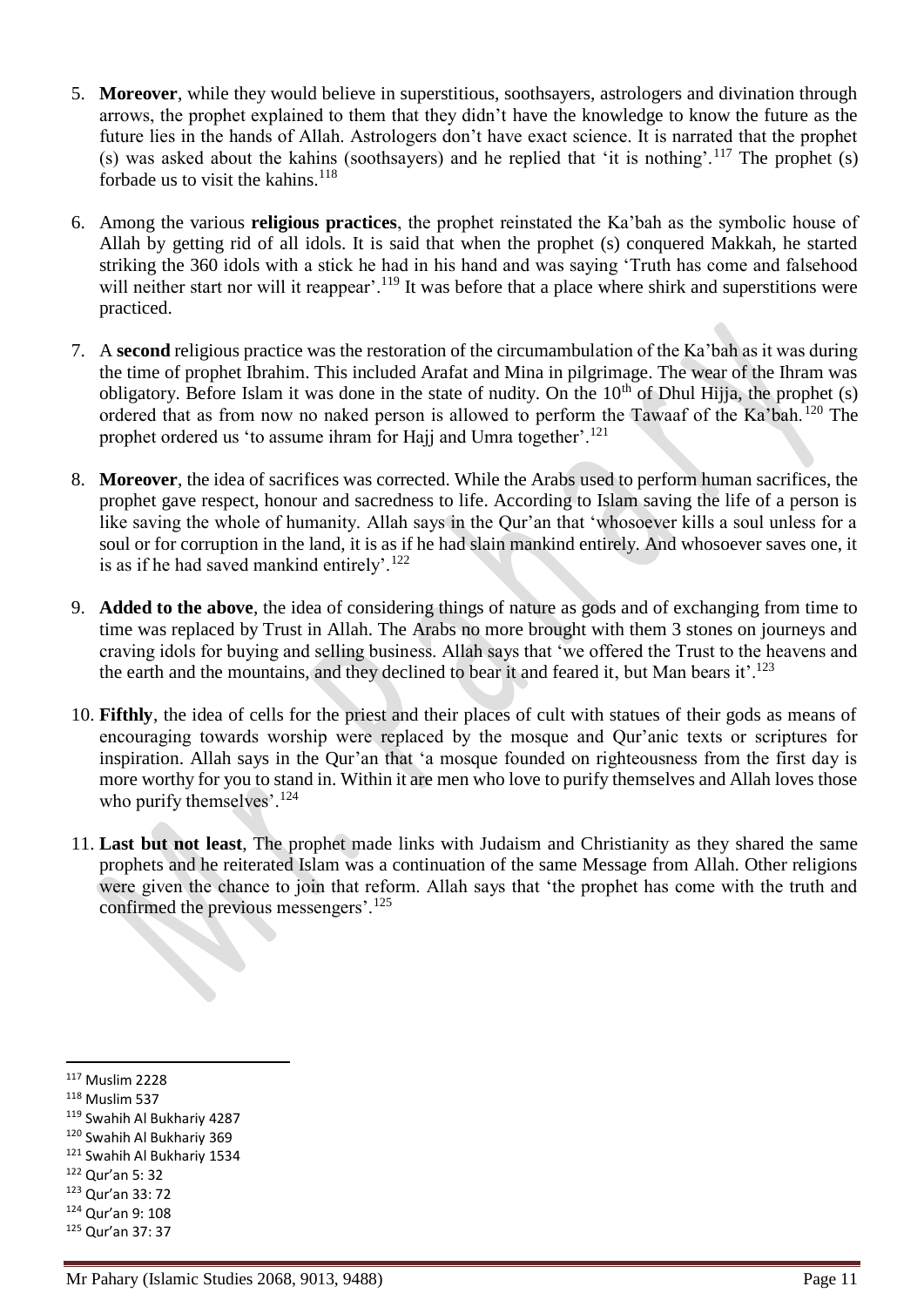## **Significance Of Makkah / Ka'bah to the Arabs before Islam.**

- 1. **Above all**, since the time of prophet Adam (as) the Ka'bah existed and attracted pilgrims from all over Arabia.<sup>126</sup> It was a place of worship and business. There were idols like Laat, 'Uzza, Manaat<sup>127</sup> and others in the sanctuary but that sanctuary of Allah was known as the biggest in the region with 360 idols in and around the Ka'bah.<sup>128</sup> Makkah was important for the Arabs as many prophets of the existing religions once in their lives went through Makkah to spread Islam. It is also said that there are approximately 70, 77, 90, 99 or 300 prophets who are buried in the sanctuary of the Ka'bah between the Yemeni corner and the black stone and around the Ka'bah.<sup>129</sup> It is said that the prophet Ismail (as) and his mother Hajrah (r) were buried in the Hateem. $130$
- 2. **Next**, it was important as it was controlled by different tribes, but now by Quraish and more precisely by the Prophet's tribe. That was a prestigious instance to hold and have the key of the Ka'bah. Makkah was important and popular due to the history behind the water Zamzam (the history of prophet Isma'il (as) and his mother Hajrah (r) who collected the water and made a basin to preserve it)<sup>131</sup>. After all water in the desert was vital and the settlement was based around the water source called Zamzam. There is also the Hijr Ismail where prophet Ismail is buried (in the Hateem). We have also the Maqaam Ibrahim and the sa'i, that is the move from mount Safa to mount Marwa.
- 3. **Added to the above**, Makkah was important as a trading city. As agriculture was impossible, hence everyone involved in commerce through different markets for the poor, better off and the rich. Important markets are at Ukaz or Ukaiz market.<sup>132</sup> It was situated on crossroads of trade routes, from Yemen to Syria, and Abyssinia to Iraq. Many traders carrying incense (frankincense) from India, <sup>133</sup> spices, ivory etc. Makkan also became traders themselves, travelling far and wide. They would engage in inland and abroad businesses like to Syria.<sup>134</sup> The Arabs would also deal with India, China, Africa among others.
- 4. **Furthermore**, Makkah was important as the leading Makkan were shrewd financiers. That made Makkah the leading financial centre. They were the richest people in the area and could buy any service. Makkah had rich idol worshippers and Hanif.<sup>135</sup> The Ka'bah within Makkah was the symbol of glory and status. The one being its custodian and the ones living in its vicinity was praised and honoured. The symbolic and spiritual benefits were important. The sanctity of Ka'bah and pilgrimage to Makkah was essential to survival of Quraish.
- 5. **Besides**, Makkah was a peaceful and secured area as the Quraish were not interested in constant tribal warfare. They remained neutral in conflicts. They thus developed 'haram' with 20 mile radius of Ka'bah where violence was forbidden. There were pacts made with tribes not to attack caravans during

<sup>126</sup> Qur'an 3: 96

<sup>127</sup> Qur'an 53: 19, 20

<sup>128</sup> Swahih Al Bukhariy 4287

<sup>&</sup>lt;sup>129</sup> Akhbar Makkahh (Azraqi) 1/121 -No 83, Imaam Qurtubi in Tafseer Al-Qurtubi, Vol 2 pg 401, Imaam Tabarani (310 Hijri) in Tafseer-ut-Tabari Vol 1 pg 476, Ibn Asakir (571 Hijri) in Tareekh Dimashq Vol 74 pg 90, Imaam Jalaluddin in Tafseer Ad-Durr Al-Manthoor Vol 1 pg 702, Akhbar Makkahh (Azraqi) 1/129 -No 102, Imam `Abdur Razzaq (211 Hijri) in Musannaf `Abdur Razzaq 5/119 -No 9128, Musannaf `Abdur-Razzaq 5/120 -No 9129, Musannaf `Abdur-Razzaq 5/120 – No 9130, Al-Athar (Muhammad ibn Al-Hassan) 2/292 – No 266, Imam Ibn Jawzi (597 Hijri) in Mutheer-ul-Gharam Vol 2 pg 216, Hafiz Ibn Katheer (774 Hijri) in Al-Bidayah wan-Nihayah Vol 1 pg 185

<sup>&</sup>lt;sup>130</sup> Imam Ibn Ishaq (151 Hijri) in Seerah Ibn Ishaq Vol 1 pg 153, Imam Ibn Hisham (183 Hijri) in Seerah Ibn Hisham Vol 1 pg 42, Imam Ibn Sa`ad (230 Hijri) in Tabaqat Ibn Sa`ad pg 35, Ibn Qutaybah (276 Hijri) in Al-Ma`arif pg 34, Imam At-Tabari, (310 Hijri) in Tareekh At-Tabari Vol 1 pg 314, Imam Ibn Jawzi (597 Hijri) Al-Muntazam Vol 1 pg 305, Hafiz Dhahabi (748 Hijri) in Tareekhul-lslam (Dhahabi ) Vol 2 pg 20, Hafiz Ibn Katheer (774 Hijri) in Al-Bidayah wa 'n-Nihayah Vol 1 pg 276

<sup>131</sup> Swahih Al Bukhariy 3364

<sup>132</sup> Swahih Al Bukhariy 1770

<sup>133</sup> Swahih Al Bukhariy 5715

<sup>134</sup> Swahih Al Bukhariy 6260

<sup>135</sup> Swahih Al Bukhariy 3827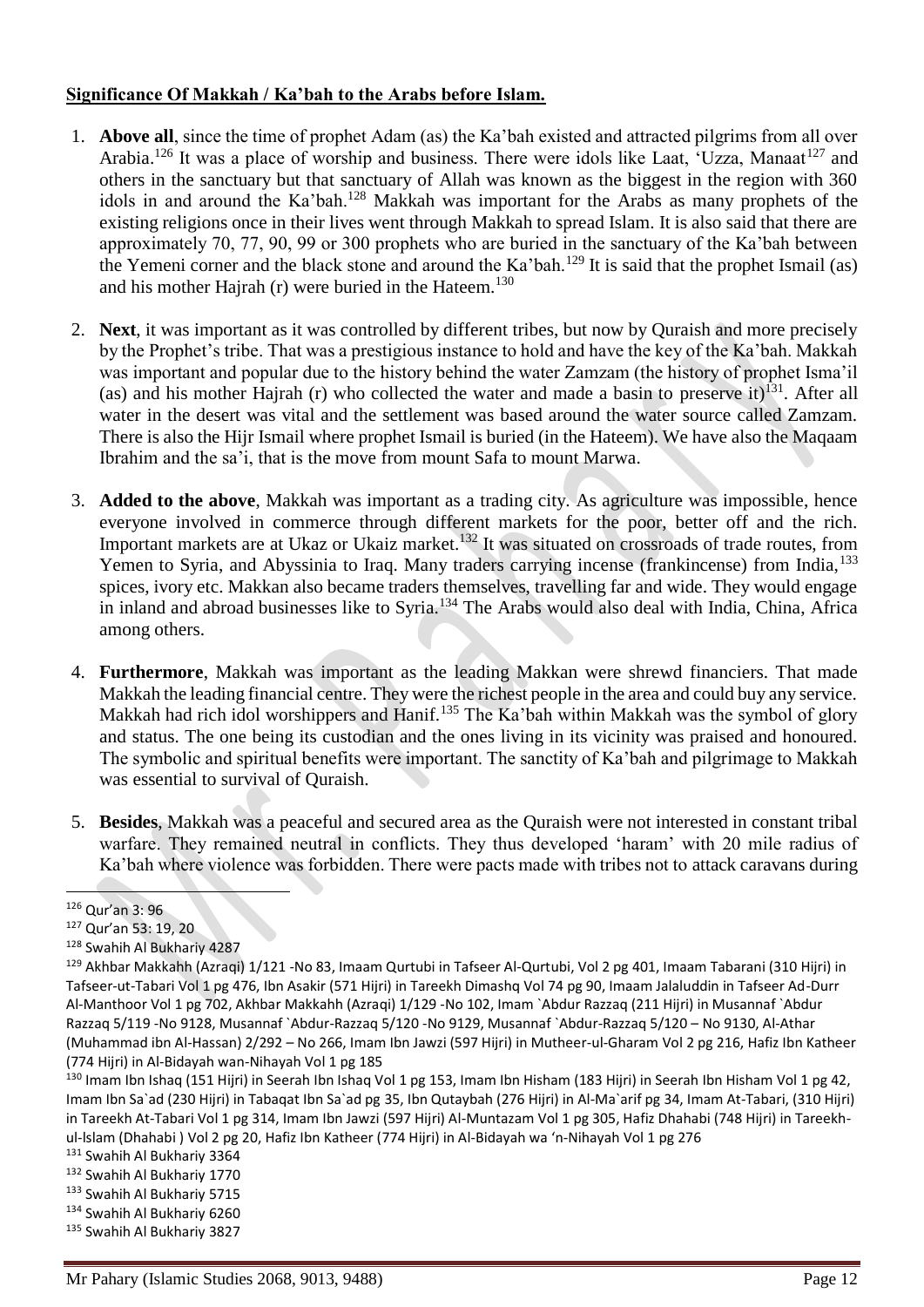season of trade fairs. Makkah was situated in an isolated area. The isolation of Makkah gave the Arabs control of their own activities where there was no outside power was interested in them. As such the Quraysh ruled the country.

## **Tribal / Political System in Arabia before Islam.**

The period of pre Islamic Arabia lasted for approximately 6 centuries from the elevation of prophet Isa (as) till the spreading of Islam by the last prophet Muhammad (s). During that time the Arabs were divided into city and desert dwellers. The following will elaborate on the tribal system.

- 1. As mentioned, the Bedouin Arabs lived as nomads in tribal groups. In fact, a group of families made a clan and a group of clans made a bribe. There were many tribes at that time and each had its own rules and regulations. What could be prohibited in one tribe could be well allowed in another tribe. Their own different rules and regulations were meant to create a code of conduct within a specific tribe, though they could be different from other tribes. It is mentioned that when a tribe became great in number, they used to say "Amira, the children of so and so".<sup>136</sup> Members of a tribe could amount to many hundreds.
- 2. **Secondly**, due to the varieties of tribes with different concepts, they were constantly at war with each other over scarce resources. These fights would last for generations in a more dramatic and drastic way. It is said that if a man of Quraizah killed a man of Nadir, he would be killed in return.<sup>137</sup> Sometimes they would make an oath known as Qasamah swearing that they had not killed so and so.<sup>138</sup> Only a few small settled communities such as in Makkah and Ta'if relied on trade and religion where the caving of idols became a business. The messenger (s) said that whoever fights for a cause that is not clear, advocating tribalism, getting angry for the sake of tribalism, then he has died a death of Jaahiliyyah.<sup>139</sup>
- 3. **Moreover**, these tribes were formed on basis of blood and kinship. Family relationship was important to them. This evolved into a tribal chivalric (respectful) code of honour known as "muruwah". This gave meaning to their lives and encouraged towards different elements such as courage, avenging wrongs, patience, endurance, hospitality and generosity above all. The Arabs were adamant in abiding by that code of conduct. It was important as a code of conduct for each member of the tribe. Rarely we could see that someone was accepted not based on blood and kinship relationship.
- 4. **Furthermore**, the Shaikh (chief or leader) was selected by council of elders as best person for job, regardless of parentage or privilege though his tribe should be famous. He should be known through his intellect, maturity, courage, authority, administration, fluency in language and business. He should know how to make treaties with other groups or tribes and contracts within the business spheres. He should be a person who would devote his time and energy for the survival of the tribe. He should be someone having the knowledge of written Arabic language and knowledge of poetry.
- 5. **Fifthly**, the Shaikh was the ultimate authority controlling over his people and administrative affairs. He was also to protect the tribe. The Shaikh was the judge in disputes and he was to distribute possessions and goods equally. He also took care of weaker members. The tribe did offer the woman protection if she was maltreated by her husband.<sup>140</sup> The prophet said that anyone who would live during

<sup>136</sup> Swahih Al Bukhariy Vol 6 Book 60 Hadith 234

<sup>137</sup> Sunan An Nasa'i 4732

<sup>138</sup> Sunan An Nasa'i 4709

<sup>139</sup> Sunan An Nasa'i 4115

<sup>140</sup> Sechzer, Jeri (September 2004). "Islam and Woman: Where Tradition Meets Modernity: History and Interpretations of Islamic Women's Status"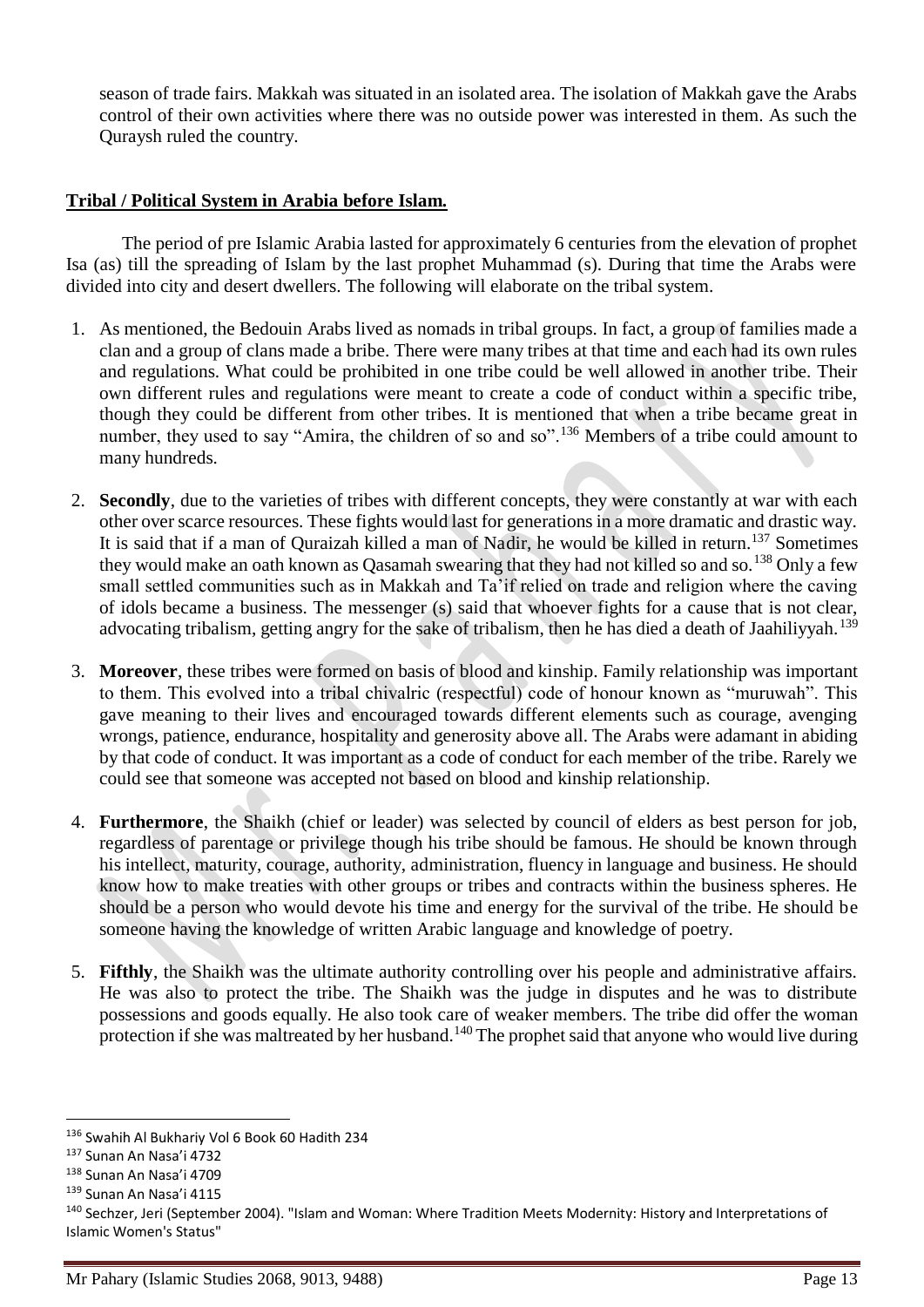that time would have listened to the leader and carried out his orders even if his back was flogged and his wealth snatched, he would listen and obey. $141$ 

- 6. **Added to the above**, the sense of patriotism was strictly tribal. Everything was subordinate to the interest of the group not to say that they neglected the individuality of a person. They favoured their tribes to such an extent that they defamed the ancestry of other families.<sup>142</sup> They would do anything to honour the names of their tribes and their leaders. They would narrate the achievement of their leaders, warriors and their tribes. Honour and prestige from patriotism were important to them.
- 7. **Besides**, pre Islamic Arabs were known for their poetry and their poets sang glories of the tribe, of their heroes of war, of their leaders but rarely of their gods. There were poem competitions held at the Ukaz or Ukaiz market<sup> $143$ </sup> on annual basis. The winner would be given much wealth and status in the society. He would be considered as a leader. It is said that Jabir sat more than one hundred times with the prophet while the companions would recite poetry and talk about things of Jaahiliyyah period and the prophet  $(s)$  would remain silent and would smile along with them.<sup>144</sup>
- 8. **Eighthly**, each member was fully protected and only the Shaikh / tribe could ensure personal survival in difficult times where there was no room for individualism. This means that ideas like egoism, selfishness and independency were rejected. There was solidarity and loyalty towards the Shaikh. Each tribe had to avenge the death of a single member, hence feuds went on for generations. It was a cycle of violence. It is said that during these days if a person would graze the goat of a tribe and didn't find anyone except the slave girl, he would commit adultery with her.<sup>145</sup> This would lead to fighting which was like a fun for them.
- 9. **Ninthly**, there was so much competition among these tribes that the balance of power depended on raids to capture camels, cattle or goods; turnover of wealth and fortune was part of tribal existence. It was a constant 'fight' to control the business route and fame. Only the strong would survive and the weak were exploited, hence position of women and female babies at risk. It sometimes resulted in merger of two or more groups or rather taking over of the weak groups / tribes. The survival of the weak depended on the larger and more influential group.
- 10. **Last but not least**, was that the Bedouins would join together in a meeting in order to take decisions for the benefit of the people. That decision resulted due to the constant fighting periods and unrest in the Arabian countries. As such it would be better for everyone to bring moments of peace where each tribe was able to conduct its own business trade. They would protect their interest but if ever a member got married with another member of another tribe, then both would be rejected from the 2 tribes. Still, there are rules and regulations to be observed.

# **Changes Brought By Islam.**

1. With the coming of Islam, many aspects from different fields changed. The **first point** is that tribal loyalties remained strong but overshadowed by ideals / principles of Islam. They were loyal to their fallible leaders but now they were loyal to Allah and His prophet (s). Allah orders us to obey Him, the prophet and those in authority among us.<sup>146</sup> It was slow but inevitable as the message of equality in Islam spread and Muslims grew in number. There was loyalty to the divine book / Qur'an and the Inspired words and deeds of the prophet / Hadith and Sunnah.

<sup>141</sup> Muslim 1847

<sup>142</sup> Swahih Al Bukhariy 3850

<sup>143</sup> Swahih Al Bukhariy 1770

<sup>144</sup> Jami' Tirmidhi Vol 5 Book 41 hadith 2850

<sup>145</sup> Muslim 2865

<sup>146</sup> Qur'an 4: 60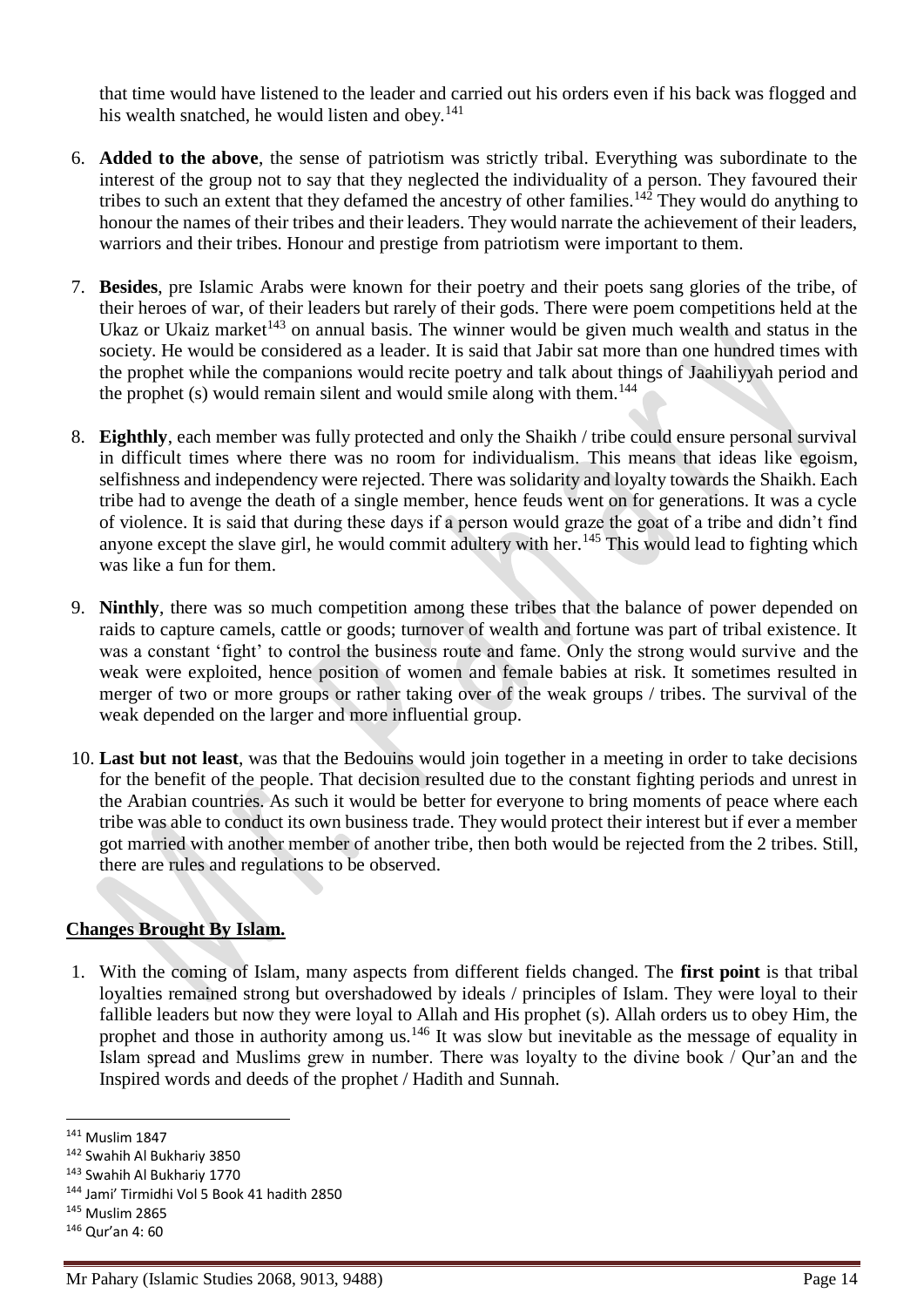- 2. The **second point** is that Islam incorporated the best of 'muruwah' that is the chivalric code of conduct but extended it to include all Muslims rather than just tribe. Each member was to endeavour himself to a moral code of conduct and patriotism with the idea of helping his neighbour. It was no more the idea of tribal survival. Instead it was everything around the survival of both the individual Muslim and the Ummah / Muslim community. Each member of the Ummah is important for his / her own development and success.
- 3. **Moreover**, the Arabs were used to tribal egalitarianism / fairness in the selection of the Shaikh where weaknesses could be found specially when it came to choosing a leader based on his reputation. The idea of selection or rather election characterised the life of the Prophet and the spirit of early Muslims but with divine help. It was more a selection based on the knowledge, sincerity, Imaan / faith, piety and humility of a person to become the leader. Islam capitalized on the religious as well as the administrative abilities to choose someone as leader.
- 4. **Furthermore**, the Prophet Muhammad (s) gave importance to all individuals, Muslims and non-Muslims, regardless of who they were or what were their tribe or lineage. There is equality among all members. Being a member of Ummah became more important than tribal membership. The idea of being in a Jama'ah and congregation was more important. This means that security, peace, freedom of religion, freedom and liberty of business and any other elements related to individual way of life for both the Muslims and the non-Muslims were given and respected.
- 5. The **fifth point** was seen in the idea of Allah being the Judge. The Arabs had the notion of vendetta where there would be inter-tribal wars lasting for over generations. The prophet stopped it and brought their faith and fate in the hands of Allah. The idea of Tawakkul, that is, to trust Allah completely in all kinds of circumstances was introduced to the Arabs. Henceforth, they should rely only upon the decision of Allah accepting their fate / destiny with patience. No one can be a better decision maker and judge than Allah.
- 6. **More to the point**, it can be seen in poems being written. The Arabs used to have poem competitions annually as a custom among tribes. Some poems were banned but others for the praise of Allah and His prophet (s) were allowed and encouraged. The idea of using the Arabic language in the best way to praise and worship Allah and at the same time to send salutations upon the prophet (s) was the principle of the pious people. Rough and obscene words and language are not allowed in Islam. Our prophet Muhammad (s) wanted to purify that Arabic language and his followers.
- 7. **Another aspect** which was changed by the prophet (s) was in marriage. There was no intertribal marriage during the time of pre Islamic Arabia. The prophet (s) stopped that practice and allowed marriage between any male and female Muslim member of his community. However, both should be Muslims. As long as all requirements are met, there is no reason to delay or reject a marriage proposal. Islam brought marriage known as Nikah to eliminate all kinds of sins related to adultery, prostitution and fornication among others.
- 8. **Eighthly**, though the Bedouins were perseverant, patient and hardworking people, many of the tribes were engaged in looting the cultivation of the city dwellers. The prophet (s) encouraged them with the perseverance but prohibited them from looting. He rather encouraged them to earn a halal living. Robbery, haram gain and all kinds illicit activities were banned and discouraged by the prophet (s). Islam capitalizes on halal gain, licit activities and protection of the wealth of others. Muslims must make the most of moral values.
- 9. **Added to the above**, the Bedouins of the tribes would engage in rearing of sheep and goats among other different animals like camels, oxen, horses and would deal in the business of buying and selling or barter system. The prophet continued the practice but with a sense of equity, justice, fairness and halal dealing. The idea and implication of weightage with reasonable price was ordained by the prophet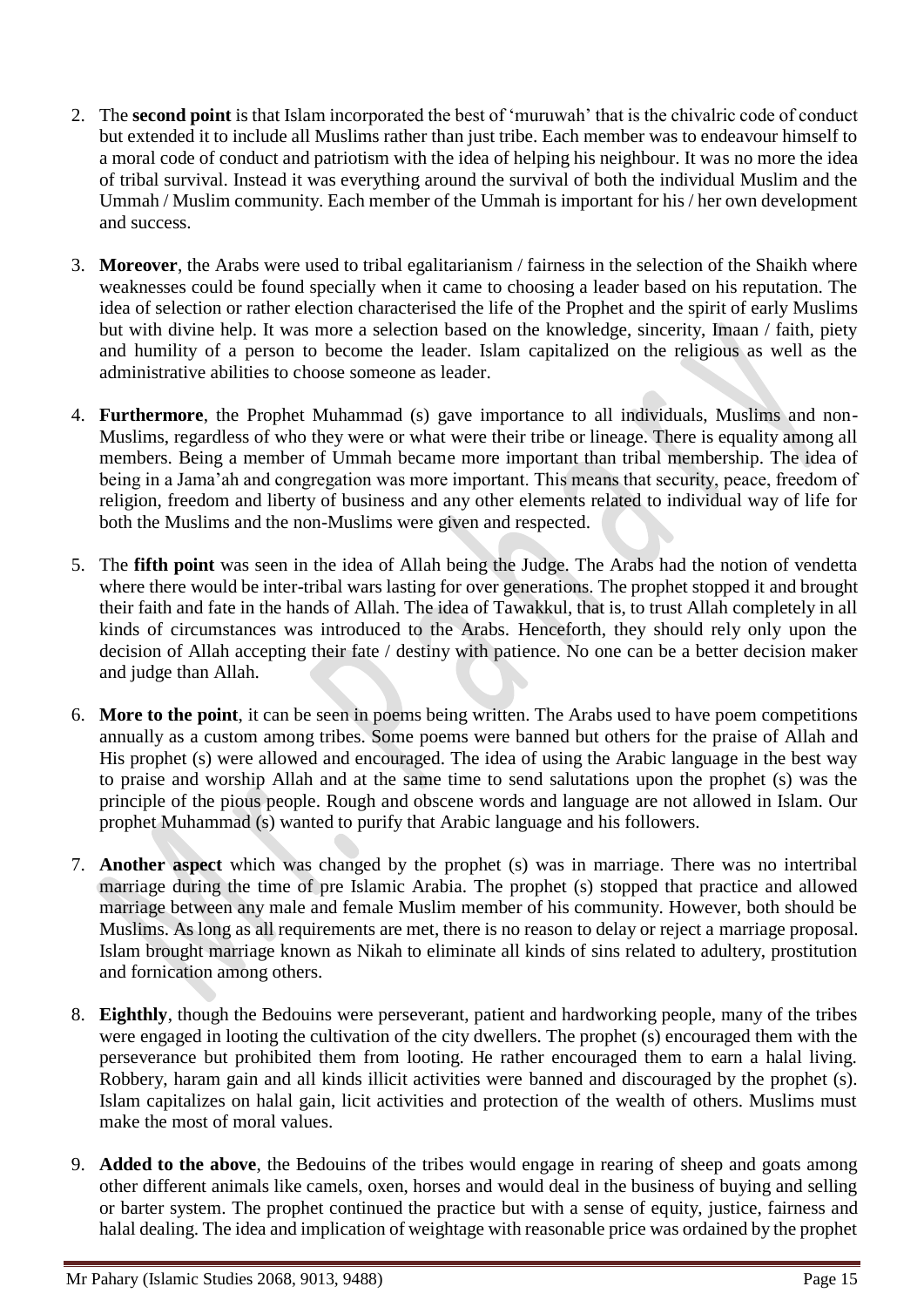(s). Agriculture, rearing of animals and doing business with them were encouraged as the prophet (s) was himself a shepherd and a businessman.

10. **Last but not least**, the tribes would deal in polytheism and idol worshipping. They would have different gods for different purposes. At the same time, they would engage in idol business especially during the time of pilgrimage. The prophet changed their situations to adopting monotheism that is the worshipping of only one god, Allah. The idea of idol worshipping and the sales of idols thus disappeared. The prophet (s) brought a religion where there should be no association of anyone or anything with Allah.

There had been many adapted and adopted concepts as well as many changes through the coming of the prophet within a tribal system. These were done as blessings for the whole of Mankind, Muslims and non-Muslims.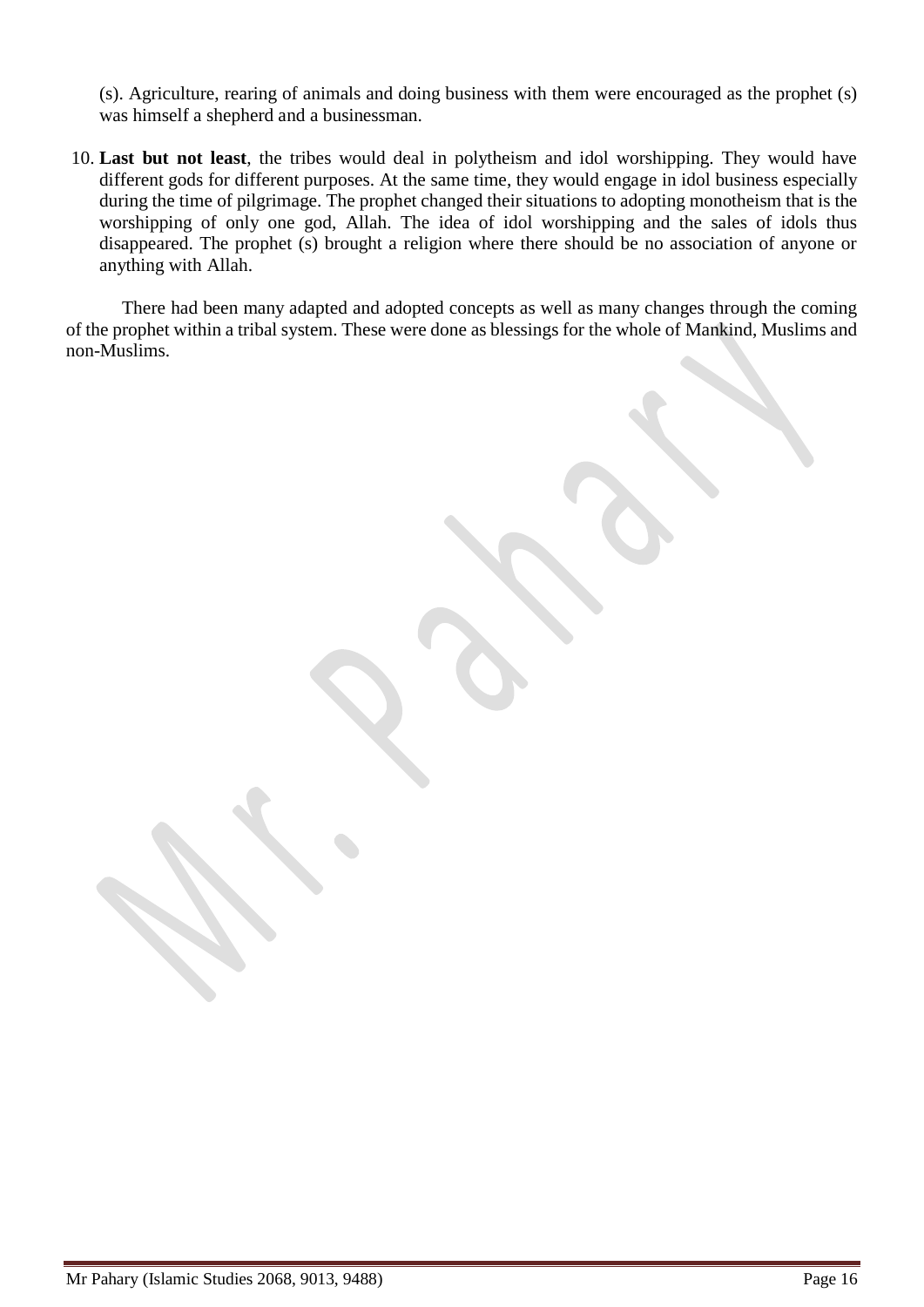# **Life Of Prophet Muhammad (s) Before Prophethood**

# **Year 570 CE – 610 CE**

- 1. The holy prophet Muhammad (s) was born in Makkah in the year 570 CE on a Monday the  $12<sup>th</sup>$  of Rabi'ul Awwal in the Year of the Elephant.<sup>147</sup> His father who was named Abdullah, son of Abdul Mutallib, died 6 months before the birth of the prophet (s). He was thus a posthumous child. His mother Aminah, the daughter of Wahb later on died when he was 6 years old. After the marriage, Abdullah remained with his wife Aminah only for 3 days at her father's house and then left for Syria for trade.<sup>148</sup> On his way back he fell sick and died at Yathrib.<sup>149</sup>
- 2. Ibn Sa'd reported that the prophet's mother said: "When he was born, there was a light that issued out of my pudendum and lit the palaces of Syria." Ahmad reported on the authority of 'Arbadh bin Sariya something similar to this. His mother immediately sent someone to inform his grandfather 'Abdul-Muttalib of the happy event. Happily he came to her, carried him to Al-Ka'bah, prayed to Allah and thanked Him. 'Abdul-Muttalib called the baby Muhammad, a name not then common among the Arabs. He circumcised him on his seventh day as was the custom of the Arabs.  $150$  The first woman to suckle him after his mother was Thuwaybah.
- 3. At the birth of the prophet (s), he was nursed by a foster mother Halimah bin Abi Dhuaib from the Bani Sa'd bin Bakr of the Hawazin tribe in the desert at a place known as Juraanah.<sup>151</sup> She was known as Halimah Sa'diyyah. There was the famous incident of the opening of his chest by angle Jibril (as) at the age of 4 in the desert.<sup>152</sup> It is mentioned that the opening of the chest occurred 5 times during the lifetime of the prophet (s) such as at the age of 4 to 5, at the age of 10, at the age of 20, just before receiving wahy and just before going for Mi'raj.<sup>153</sup> But most views are for the event of the desert and Mi'raj time. It is also said that the 2 angels who came fixed the seal of prophethood between the prophet's (s) shoulders.<sup>154</sup> He spent 2 to  $\frac{3}{4}$  years there and when he was brought back to his mother there was a period of drought and a plague epidemic.<sup>155</sup> Halimah wanted to keep the child with her for another 2 years.
- 4. So at the age of 6 he returned to his mother Aminah at Makkah.<sup>156</sup> He had grown so much and was so loved by his mother that they went to Madinah (known as Yathrib beforehand), approximately 500 km from Makkah, accompanied by Umm Aiman. He visited the families of his mother, the grave of his father and learned how to swim in a pool there. After one month, on their way back to Makkah, his mother died at Al Abwa. He was carried by Umm Aiman all the way till Makkah.<sup>157</sup>
- 5. He was thus brought up by his grandfather Abdul Muttalib who gave him much affection and love. Ibn Hisham reported: A mattress was put in the shade of Al-Ka'bah for 'Abdul-Muttalib. His children used to sit around that mattress in honour to their father, but the prophet (s) used to sit on it. His uncles would take him back, but if 'Abdul-Muttalib was present, he would say: "Leave my grandson. I swear

<sup>147</sup> Ibn Hisham (d 218 H), al Siraat al Nabawiyyah, Book 1 pg 158. Ibn Sa'd (d 230 H), at Tabaqat al Kubra' Vol 1 pg 100. Ibn Jarir at Tabari (d 310 H), Tarikh ar Rusul wal Muluk, Vol 2 pg 156. Ibn Khaldun (d 805 H), Tarikh Vol 2 pg 710. Dr Majid Ali Khan, Muhammad the final Messenger, pg 49

<sup>&</sup>lt;sup>148</sup> Ibn Sa'd, at Tabaqat al Kubra' Vol 1 pg 95. Dr Majid Ali Khan, Muhammad the final Messenger, pg 49

<sup>149</sup> Ibn Hisham, al Siraat al Nabawiyyah, Book 1 pg 158. Dr Majid Ali Khan, Muhammad the final Messenger, pg 49

<sup>150</sup> Ar Raheeq ul Makhtum Pg 26

<sup>&</sup>lt;sup>151</sup> Dr Majid Ali Khan, Muhammad the final Messenger, pg 52.

<sup>152</sup> Ibn Hisham, al Siraat al Nabawiyyah, Book 1 pg 166. Ibn Sa'd, at Tabaqat al Kubra' Vol 1 pg 113. Ibn Jarir at Tabari, Tarikh ar Rusul wal Muluk, Vol 2 pg 159, 161, 165.

<sup>153</sup> Syed Sulaiman Nadwi, Siratun Nabi, Vol 3 pg 426. Zurqani (d 1122 H), Sharh al Mawahib al Ladunniyah.

<sup>&</sup>lt;sup>154</sup> Dr Majid Ali Khan, Muhammad the final Messenger, pg 53

<sup>&</sup>lt;sup>155</sup> Dr Majid Ali Khan, Muhammad the final Messenger, pg 52

<sup>156</sup> Ibn Hisham, al Siraat al Nabawiyyah, Book 1 pg 56

<sup>157</sup> Dr Majid Ali Khan, Muhammad the final Messenger, pg 56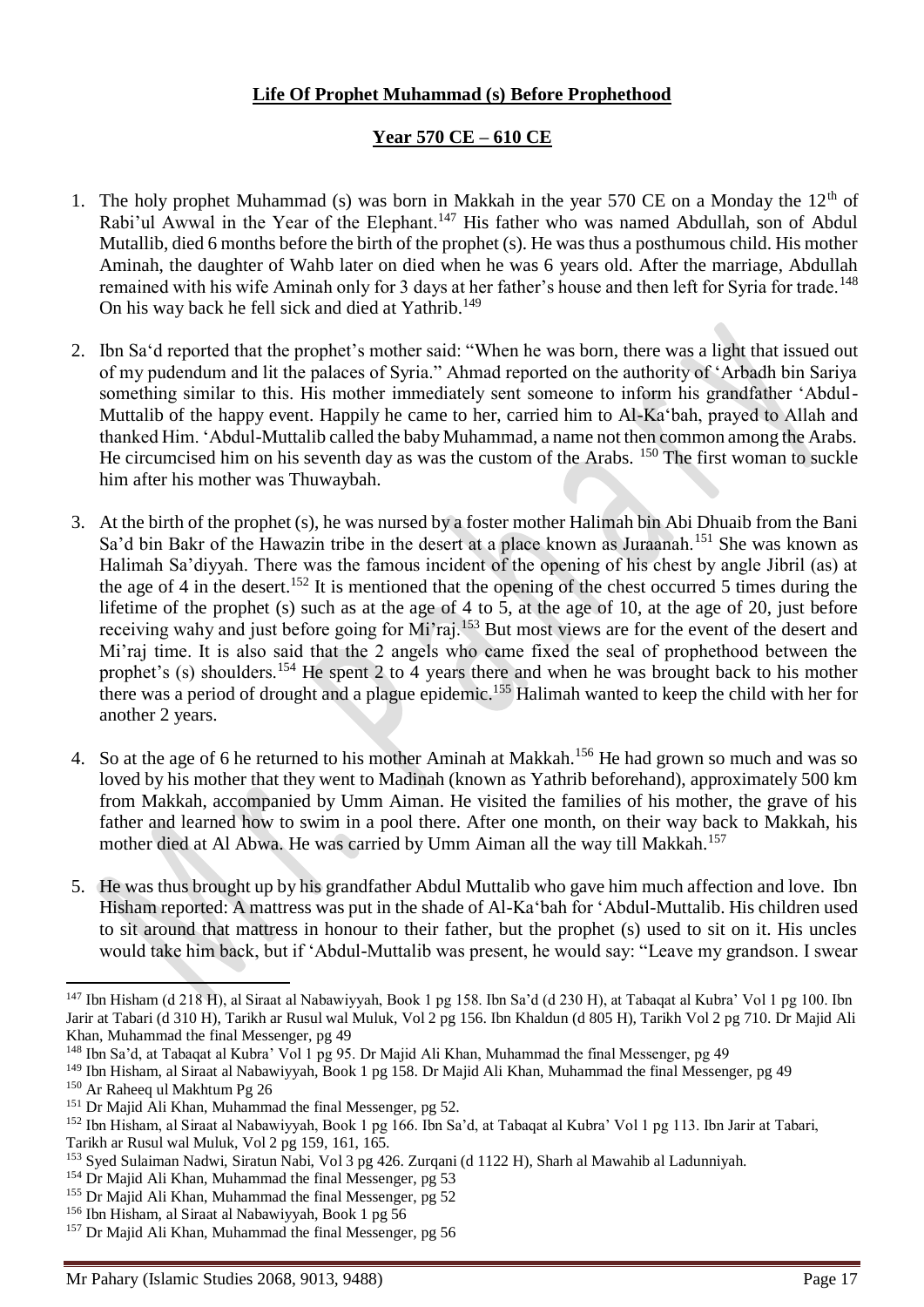by Allah that this boy will hold a significant position." He used to seat the boy on his mattress, pat his back and was always pleased with what the boy did. His grandfather died when he reached the age of 8 or 9 (some say 8 years, 2 months, 10 days)<sup>158</sup> and after his death (at the age of 82)<sup>159</sup> the prophet was taken in charge by his uncle Abu Twalib.

- 6. Abu Twalib was a merchant and was the real brother of Abdullah among the 10 sons of Abdul Muttalib.<sup>160</sup> He faithfully and kindly discharged himself of his duties to take care of the prophet (s). He made him sleep by his bed and eat with him. As his uncle was not rich, the prophet (s) took care of the flocks of goats and sheep as other boys did at that time. The prophet (s) would pluck dark skinned plums which he found tasty.<sup>161</sup> He would accompany his uncle on his journeys abroad for business and would help as a little shepherd. Ibn 'Asakir reported on the authority of Jalhamah bin 'Arfuta who said: "I came to Makkah when it was a rainless year, so Quraish said 'O Abu Twalib, the valley has become leafless and the children hungry, let us go and pray for rain-fall.' Abu Twalib went to Al-Ka'bah with a young boy (s) who was as beautiful as the sun, and a black cloud was over his head. Abu Twalib and the boy (s) stood by the wall of Al-Ka'bah and prayed for rain. Immediately clouds from all directions gathered and rain fell heavily and caused the flow of springs and growth of plants in the town and the  $\frac{162}{2}$
- 7. In the year 580  $CE^{163}$  when he was 10 years of age (or 14 to 15 years of age), there was the Harb-al-Fijar (the sacrilegious war during sacred months) which lasted for 10 years till 590 CE between the Quraish and Qais tribes at the Ukaz market.<sup>164</sup> It is also said that the war broke out between Quraish and Banu Kinana on the one side and Qais 'Ailan tribe on the other. It was thus called because the inviolables were made violable, the prohibited months being included.<sup>165</sup> He would participate in helping the wounded, those thirsty and would pick up all arrows to give to his uncle on the battle field but didn't play any direct role as fighter.<sup>166</sup>
- 8. At the age of  $12^{167}$  he went on a journey to Syria with Abu Talib<sup>168</sup> and met a Christian monk Bahira or Buhairah who prophesied that he would become a prophet of Allah. They then returned to Makkah. The monk noticed at Busra (in Syria) that a cloud would shadow the prophet (s) and the branches of a tree would bow down to him when he was coming down from the hill with the caravan.<sup>169</sup> Bahira invited them for a feast and after the meal, he checked and found the seal of prophethood in the form of a pigeon egg.<sup>170</sup> Bahira also told them that the prophet (s) was the 'Messenger of the Lord of the Worlds', 'Mercy for the worlds' and 'Leader of the world'.<sup>171</sup> He readily enough recognized the Prophet (s) and said while taking his hand: "This is the master of all humans. Allâh will send him with a Message which will be a mercy to all beings." Abu Talib asked: "How do you know that?" He replied: "When you appeared from the direction of 'Aqabah, all stones and trees prostrated themselves, which they never do except for a Prophet. I can recognize him also by the seal of Prophethood which is below his shoulder, like an apple. We have got to learn this from our books."<sup>172</sup>

<sup>158</sup> Ar Raheeq ul Makhtum Pg 27

<sup>159</sup> Ibn Hisham, al Siraat al Nabawiyyah, Book 1 pg 169. Ibn Sa'd, at Tabaqat al Kubra' Vol 1 pg 119. Ibn Jarir at Tabari, Tarikh ar Rusul wal Muluk, Vol 2 pg 166. Ibn Athir, al Kamil fil Tarikh Vol 2 pg 37.

<sup>160</sup> Ibn Hisham, al Siraat al Nabawiyyah, Book 1 pg 179

<sup>161</sup> Ibn Sa'd, at Tabaqat al Kubra' Vol 1 pg 126

<sup>162</sup> Ar Raheeq ul Makhtum Pg 28

<sup>163</sup> Farkhanda Noor Muhammad, Islamiat, pg 2

<sup>164</sup> Ibn Hisham, al Siraat al Nabawiyyah, Book 1 pg 186. Ibn Sa'd, at Tabaqat al Kubra' Vol 1 pg 82.

<sup>165</sup> Ar Raheeq ul Makhtum Pg 28

<sup>166</sup> Ibn Hisham, al Siraat al Nabawiyyah, Book 1 pg 186

<sup>167</sup> Farkhanda Noor Muhammad, Islamiat pg 2

<sup>168</sup> Dr Majid Ali Khan, Muhammad the final messenger, Pg 58

<sup>&</sup>lt;sup>169</sup> Ibn Khaldun, Tarikh, Vol 2 p 712. Ibn Jarir at Tabari, Tarikh ar Rusul wal Muluk, Vol 2 pg 277. Ibn Athir, al Kamil fil Tarikh Vol 2 pg 27.

<sup>170</sup> Ibn Hisham, al Siraat al Nabawiyyah, Book 1 pg 171, 172. Ibn Jarir at Tabari, Tarikh ar Rusul wal Muluk, Vol 2 pg 277. Ibn Athir, al Kamil fil Tarikh Vol 2 pg 37.

<sup>171</sup> Ibn Jarir at Tabari, Tarikh ar Rusul wal Muluk, Vol 2 pg 278

<sup>172</sup> Ar Raheeq ul Makhtum Pg 28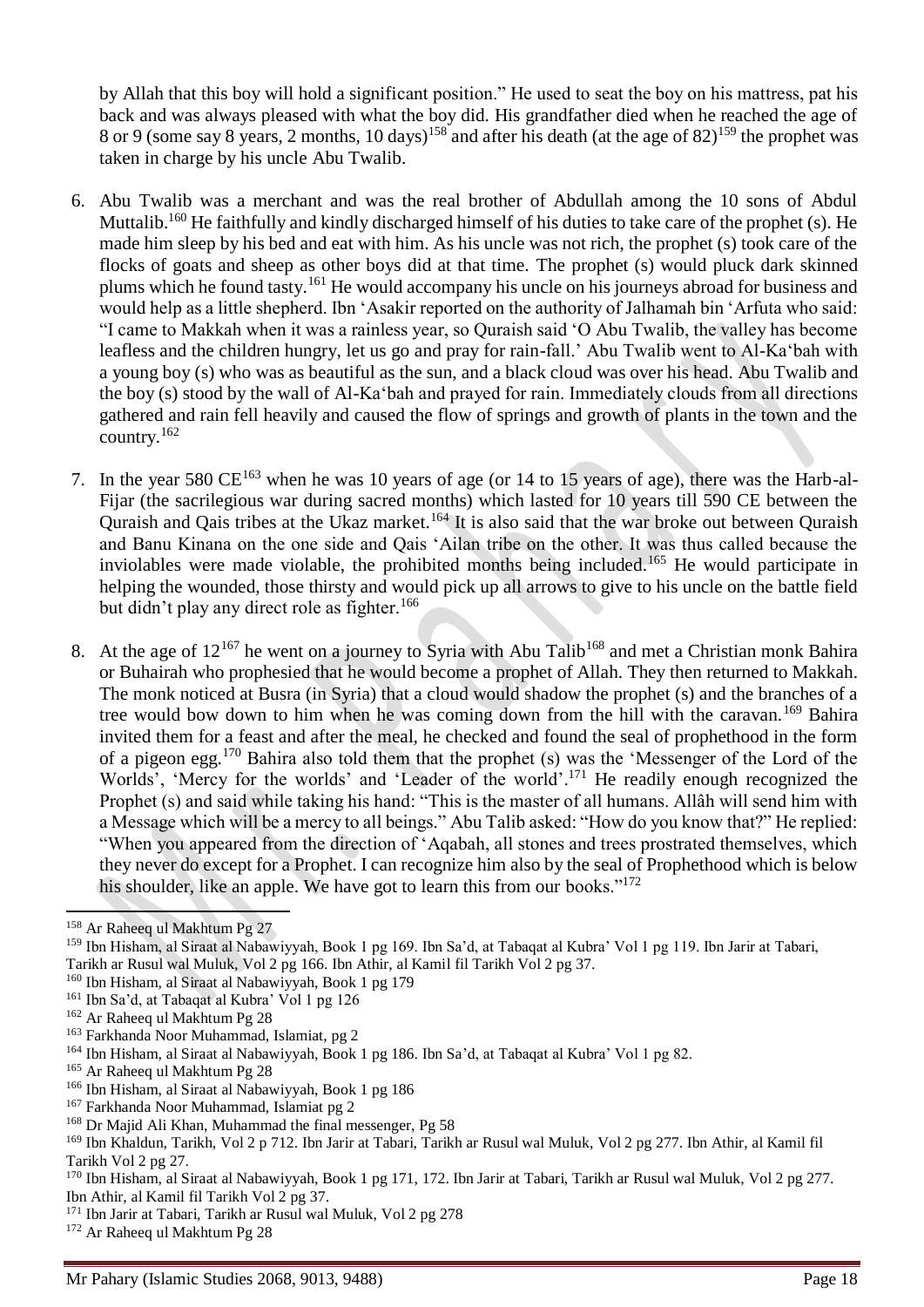- 9. From the age of 12 till 20 he led a life of shepherd for Bani Sa'd tribe in Makkah and he obtained business experience. Zubair bin Abdil Muttalib who was in charge of the Hashim army proposed to revive an old peace treaty agreement known as Half-ul-Fuzul or Hilf-ul-Fudul<sup>173</sup> and the prophet (s) at the age of 15 joined in to help the poor, the weak and the orphan as he was disgusted by the society. He loved life of solitude for reflection and pondering on Allah. At the conclusion of these wars, when peace was restored, people felt the need for forming confederacy at Makkah for suppressing violence and injustice, and vindicating the rights of the weak and the destitute. Representatives of Banu Hashim, Banu Al-Muttalib, Asad bin 'Abd Al-'Uzza, Zahrah bin Kilab and Taim bin Murra were called to meet in the habitation of an honourable elderly man called 'Abdullah bin Jada'an At-Taimy to enter into a confederacy that would provide for the above-mentioned items.
- 10. Due to his great business fame and ability, he received a business proposal from Bibi Khadijah (r.a) in the year 595 at the age of 25.<sup>174</sup> Maysarah accompanied him to Syria to discover his secrets. It was a fruitful business with much profit.<sup>175</sup> It is also said that during that same trip, a Christian monk, Nastura, recognised our prophet (s) as the Last Prophet (s).<sup>176</sup> When the prophet (s) sat under a tree in Syria, the monk asked Maysarah 'who is that man?'. Maysarah replied that 'He is of the Quraish'. The monk said that 'none but a prophet ever sat under this tree'.<sup>177</sup> Ibn Hisham said that when the prophet was on his way to Makkah, maysarah narrated that she saw 2 angels shading the prophet (s) from the sun's beam. When Maysarah met Bibi Khadijah, she narrated to her the events of the monk and the angels. During one night Khadijah dreamed of moon entering her room. She was unaware of the meaning. She went to Waraqah bin Naufal – a Hanif and her cousin. 3 months after the successful journey to Syria, Bibi Khadijah sent a marriage proposal and the prophet (s) accepted.<sup>178</sup> Abu Twalib performed the marriage with a dowry of 500 dirhams (silver coins).<sup>179</sup> It was a successful marriage with 4 daughters (Zaynab, Ruqayyah, Umm Kulthum and Faatima) and 2 sons (Qasim and Abdullah).<sup>180</sup> She was the only wife of the prophet (s) till her death at the age of 65.<sup>181</sup> She was married and widowed twice before the marriage with the prophet (s) and had 3 children (2 boys (Hala and Hind) from Abu Hala bin Zurarah and then a daughter (Hindah) from Ateeq bin Aidh Makhzumi).<sup>182</sup>
- 11. In the year 605 the Ka'bah which is situated in the valley of Faran was flooded by rain and the Arabs decided to rebuild the partly destroyed Ka'bah. People tried to stop the rain water but it was flooding the Ka'bah. The different parts of the Ka'bah were taken in charge by different leading families and the work was done in harmony. It is said that when the Ka'bah was built, the Al Abbas (the uncle of the prophet) advised the prophet to remove his waist sheet and put it on his neck. When it was done, the prophet (s) fell unconscious to the ground with his eyes open towards the sky and he said 'give me my waist sheet' and covered himself with it.<sup>183</sup> Now the problem was the placing of the Black Stone (Hajr Aswad).<sup>184</sup> Everyone wanted to be honoured by the stone and swords were drawn to decide the matter.<sup>185</sup> An old and wise Qurayshi man, Abu Umayyah bin Mughirah, suggested that the first to enter

<sup>173</sup> Ibn Sa'd, at Tabaqat al Kubra' Vol 1 pg 128

<sup>174</sup> Ibn Hisham, al Siraat al Nabawiyyah, Book 1 pg 188.

<sup>&</sup>lt;sup>175</sup> Dr Majid Ali Khan, Muhammad the final messenger, pg 63

<sup>176</sup> Ibn Hisham, al Siraat al Nabawiyyah, Book 1 pg 188. Ibn Sa'd, at Tabaqat al Kubra' Vol 1 pg 156, 130. Ibn Athir, al Kamil fil Tarikh Vol 2 pg 39.

<sup>&</sup>lt;sup>177</sup> Siraat Ibn Hisham Pg 27

<sup>178</sup> Ibn Hisham, al Siraat al Nabawiyyah, Book 1 pg 189. Ibn Sa'd, at Tabaqat al Kubra' Vol 1 pg 131-133. Ibn Jarir at Tabari, Tarikh ar Rusul wal Muluk, Vol 2 pg 281. Ibn Athir, al Kamil fil Tarikh Vol 2 pg 39. Ibn Khaldun, Tarikh, Vol 2 pg 712 <sup>179</sup> Dr Majid Ali Khan, Muhammad the final Messenger, Pg 64

<sup>180</sup> H. U. Rahman, A chronology of Islamic history, pg13. Farkhanda Noor Muhammad, Islamiat, pg 3.

<sup>181</sup> Farkhanda Noor Muhammad, Islamiat, pg 3

<sup>182</sup> Farkhanda Noor Muhammad, Islamiat, pg 75

<sup>183</sup> Swahih Al Bukhariy 1582

<sup>184</sup> Farkhanda Noor Muhammad, Islamiat, pg 3

<sup>&</sup>lt;sup>185</sup> Dr Majid Ali Khan, Muhammad the final messenger, pg 65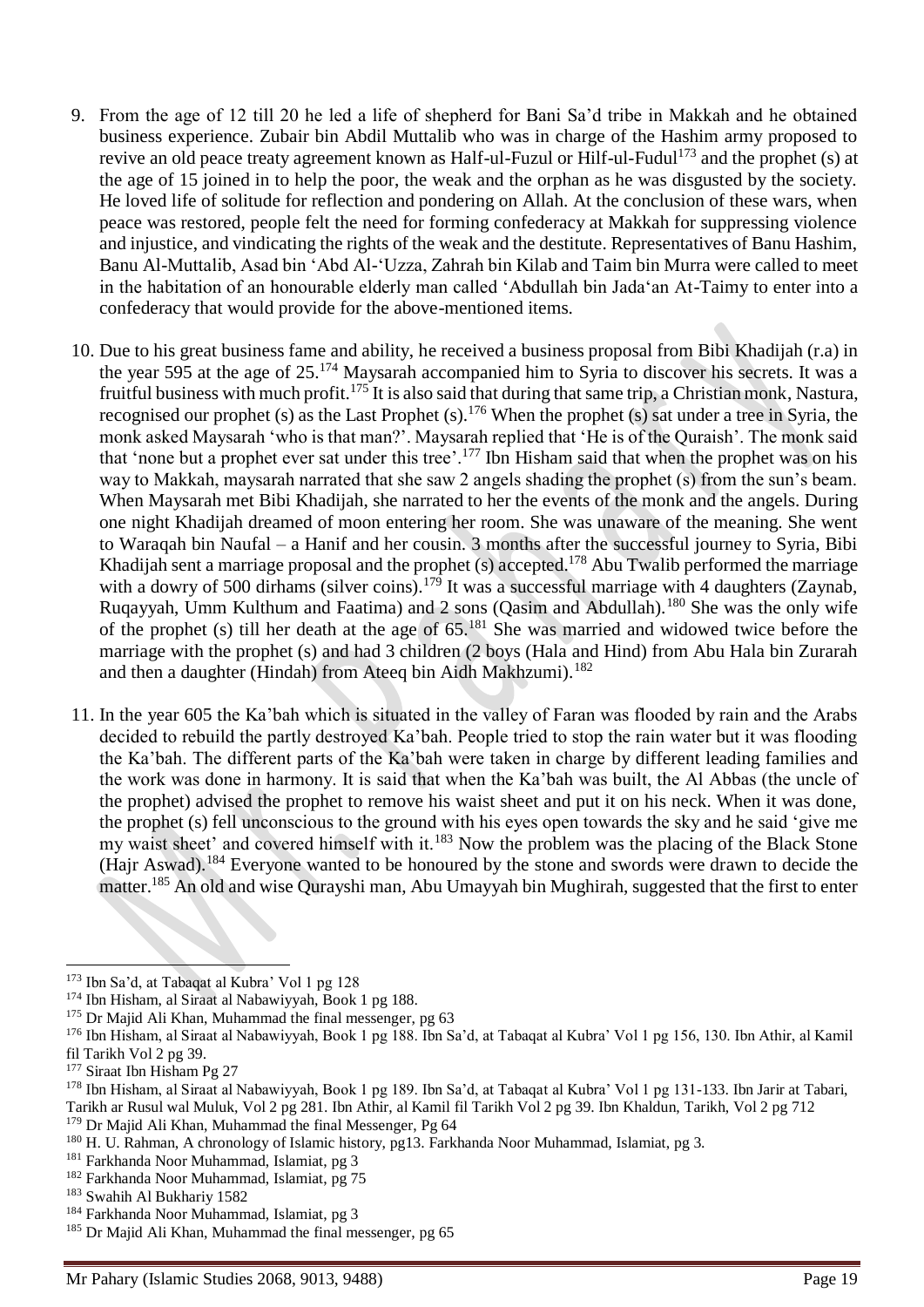the Ka'bah next morning would decide what should be done. The prophet  $(s)$  was the first there.<sup>186</sup> When the chiefs saw the prophet (s), they all cried 'Look here is Al Ameen (the Trustworthy), here is Muhammad, we agree on him'.<sup>187</sup> The holy prophet (s) solved the problem of the placement of the black stone. The only part that was not constructed was the northern part of the Ka'bah where the Hijr of Isma'il is found. They constructed a short wall around it to let people know it was part of the Ka'bah.<sup>188</sup> Each chief would hold the end of a sheet upon which there is the black stone. They would raise it to the appropriate level and the prophet (s) would place it. It is said that the prophet was 35 years of age.<sup>189</sup>

12. He was disgusted with Life of Arabs and he felt disturbed at the corrupt society round him.<sup>190</sup> He retreated times and often in the desert and the cave of Hira<sup>191</sup> with a supply of dates, oatmeal and water.<sup>192</sup> He (s) never worshipped an idol or bowed down in front of any false-god.<sup>193</sup> It was then that one night during the month of Ramadhan, Hazrat Jibril (as) brought the first five verses of Surah Al 'Alaq. When Hazrat Jibril (as) came to him, he was in his original form with wings  $(600 \text{ wings})^{194}$  and he asked the prophet (s) to read. But the prophet (s) replied that 'I am not among the readers' ( اَن َما أ َ بِقَارٍ يَ). $^{195}$  Hazrat Jibril asked him a second time but with the same answer. The third time Hazrat Jibril seized him and asked him to "Read in the name of your Lord who created. Created Insaan from a clot of blood. Read and your Lord is the most bountiful. Who taught with the pen. Taught Man that which he knew not."

## **Title of As-Swadiq (the Truthful).**

- 1. The prophet (s) was known for As Swadiq<sup>196</sup>, the Truthful for many reasons. He had never lied<sup>197</sup> in his life since his childhood. That was proven on the mount of Safa<sup>198</sup> when people accepted him as such. The whole people of Makkah accepted the prophet (s) as having such quality.
- 2. He never accused anyone making false allegation or defamation. He would never defame or backbit someone. He would always respect all people. He would always advised others not to spy or to talk ill in the back of each other as this would tantamount to eating the flesh of their brothers.<sup>199</sup>
- 3. He was always Just towards the poor and the low class doing everything to help them. He was always consistent in decision based on justice.<sup>200</sup> He worked to promote justice and peace. He was later even considered as the final decision maker and taker in the society especially as from the Madinan phase.

 $\overline{a}$ 

<sup>196</sup> Swahih Al Bukhariy 4415

<sup>186</sup> Ibn Hisham, al Siraat al Nabawiyyah, Book 1 pg 197. Ibn Sa'd, at Tabaqat al Kubra' Vol 1 pg 146. Ibn Jarir at Tabari, Tarikh ar Rusul wal Muluk, Vol 2 pg 290. Ibn Athir, al Kamil fil Tarikh Vol 2 pg 45. Ibn Khaldun, Tarikh, Vol 2 pg 713 <sup>187</sup> Dr Majid Ali Khan, Muhammad the final messenger, pg 65

<sup>&</sup>lt;sup>188</sup> Noble life of the prophet vol 1 Pg 112 by Dr ali Muhammad sallabbee

<sup>189</sup> Ibn Sa'd, at Tabaqat al kubra, vol 1 pg 145. Ibn Hisham, al Siraat al Nabawiyyah, Book 1 pg 192

<sup>190</sup> Farkhanda Noor Muhamad, Islamiat, pg 4

<sup>191</sup> Swahih Swahih Al Bukhariy 3

<sup>192</sup> Farkhanda Noor Muhamad, Islamiat, pg 4

<sup>193</sup> Dr Majid Ali Khan, Muhammad the final Messenger, pg 66

<sup>194</sup> Muslim 174

<sup>195</sup> Swahih Swahih Al Bukhariy 3

<sup>197</sup> Swahih Muslim 208

<sup>198</sup> Swahih Bukhariy Vol 6 Book 60 Hadith 293

<sup>199</sup> Qur'an (49: 12)

<sup>200</sup> Swahih Muslim 1063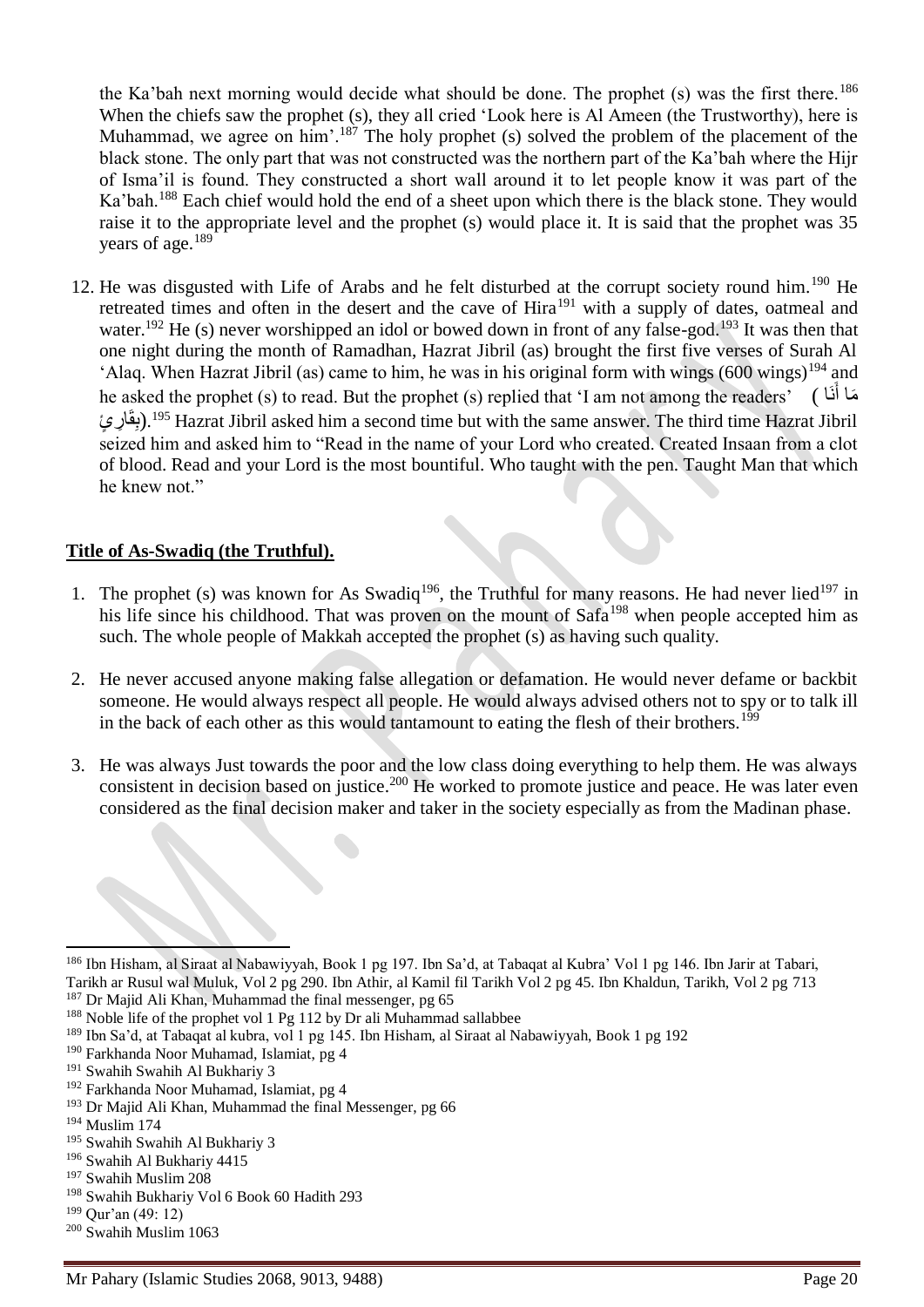- 4. He was always genuine towards people without any hidden agenda. He would always be honest towards them.<sup>201</sup> He was always right to the point irrespective of rich influence.<sup>202</sup> He would always speak the truth even in front of a tyrant ruler as this was considered as the best of Jihaad in Islam.<sup>203</sup>
- 5. He never engaged in sins and any frivolity of the society. He would always be far from these things.<sup>204</sup> He was known to be virtuous and pious and at the same time thoughtful towards others. It is also stated that all prophets sent by Allah have never committed any kind of sin. They were free of sins.

## **Title of Al-Amin (the Trustworthy).**

- 1. The holy prophet (s) was known as Al Ameen<sup>205</sup>, the trustworthy for different reasons. The simple fact that at the time of business and pilgrimage people entrusted their belongings to him proved that they had trust in him. They entrusted business contract to him.<sup>206</sup>
- 2. All his clients of both local and abroad had full trust in him and would always like to buy and trade with him. He would never engage in bribes and interest and for his own morality he would never engage in conspiracies and kidnappings.<sup>207</sup>
- 3. Hazrat Bibi Khadijah employed him for a business trip and later on got married to him and that was a sign that he was pure and trustworthy as Bibi Khadijah though had many proposals didn't accept anyone of them except that of the prophet. $208$
- 4. He was so much trusted that he was considered as the arbiter in the dispute of placing the stone. That occurred when he (s) was 35 years of age and avoiding conflicts among the chiefs of Makkah. This helped in maintaining peace among the leaders and their respective tribes.<sup>209</sup>
- **5.** He never got involved in highway robbery, theft or any kind of crime. He worked to promote justice and peace as part of the treaty called Half ul Fudwul (حلف الفضول) to establish fair commercial dealing (decided in the house of Abdullah ibn Jad), to respect the principles of justice and to collectively intervene in conflicts to establish justice.

<sup>203</sup> Sunan Abi Dawood 4344, Jaami' Tirmidhi 2174

- <sup>205</sup> Swahih Al Bukhariy 3605
- <sup>206</sup> Abu Dawood 2902

- <sup>208</sup> Ar Rahiq al Makhtum Pg 29
- <sup>209</sup> Ar Rahiq al Makhtum Pg 29

 $\overline{a}$ <sup>201</sup> Swahih Al Bukhariy 4380

<sup>202</sup> Sunan An Nasa'i 4209

<sup>204</sup> Ar Rahiq al Makhtum Pg 30 (wordings of Ibn Atheer)

<sup>207</sup> Ar Rahiq al Makhtum Pg 30